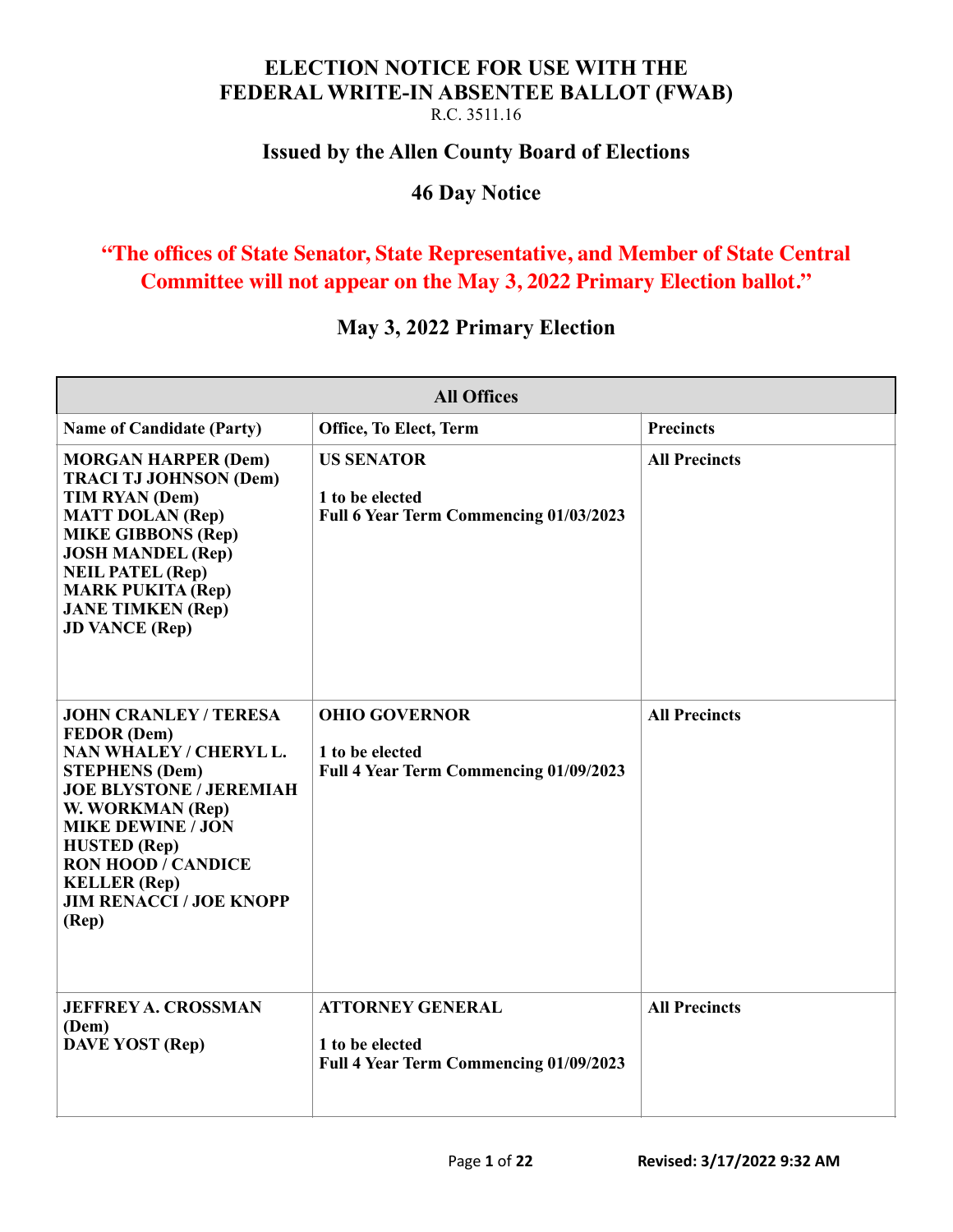| <b>TAYLOR SAPPINGTON (Dem)</b><br><b>KEITH FABER (Rep)</b>                         | <b>AUDITOR OF STATE</b><br>1 to be elected                | <b>All Precincts</b> |
|------------------------------------------------------------------------------------|-----------------------------------------------------------|----------------------|
|                                                                                    | Full 4 Year Term Commencing 01/09/2023                    |                      |
| <b>CHELSEA CLARK (Dem)</b><br><b>JOHN ADAMS (Rep)</b><br><b>FRANK LAROSE (Rep)</b> | <b>SECRETARY OF STATE</b><br>1 to be elected              | <b>All Precincts</b> |
|                                                                                    | Full 4 Year Term Commencing 01/09/2023                    |                      |
| <b>SCOTT SCHERTZER (Dem)</b><br><b>ROBERT SPRAGUE (Rep)</b>                        | <b>TREASURER OF STATE</b><br>1 to be elected              | <b>All Precincts</b> |
|                                                                                    | Full 4 Year Term Commencing 01/09/2023                    |                      |
| <b>JENNIFER BRUNNER (Dem)</b><br><b>SHARON L. KENNEDY (Rep)</b>                    | <b>CHIEF JUSTICE OF THE SUPREME</b><br><b>COURT</b>       | <b>All Precincts</b> |
|                                                                                    | 1 to be elected<br>Full 6 Year Term Commencing 01/01/2023 |                      |
| <b>TERRI JAMISON (Dem)</b><br><b>PAT FISCHER (Rep)</b>                             | <b>SUPREME COURT JUSTICE</b><br>1 to be elected           | <b>All Precincts</b> |
|                                                                                    | Full 6 Year Term Commencing 01/01/2023                    |                      |
| <b>MARILYN ZAYAS (Dem)</b><br>PAT DEWINE (Rep)                                     | <b>SUPREME COURT JUSTICE</b><br>1 to be elected           | <b>All Precincts</b> |
|                                                                                    | Full 6 Year Term Commencing 01/02/2023                    |                      |
| <b>BRIAN WINEGARDNER (Rep)</b>                                                     | <b>COUNTY COMMISSIONER</b><br>1 to be elected             | <b>All Precincts</b> |
|                                                                                    | Full 4 Year Term Commencing 01/01/2023                    |                      |
| <b>RACHAEL S. GILROY (Rep)</b>                                                     | <b>COUNTY AUDITOR</b><br>1 to be elected                  | <b>All Precincts</b> |
|                                                                                    | Full 4 Year Term Commencing 03/13/2023                    |                      |
| <b>KRISTA BOHN (Rep)</b>                                                           | <b>COUNTY TREASURER</b><br>1 to be elected                | <b>All Precincts</b> |
|                                                                                    | <b>Unexpired Term Ending 08/31/2025</b>                   |                      |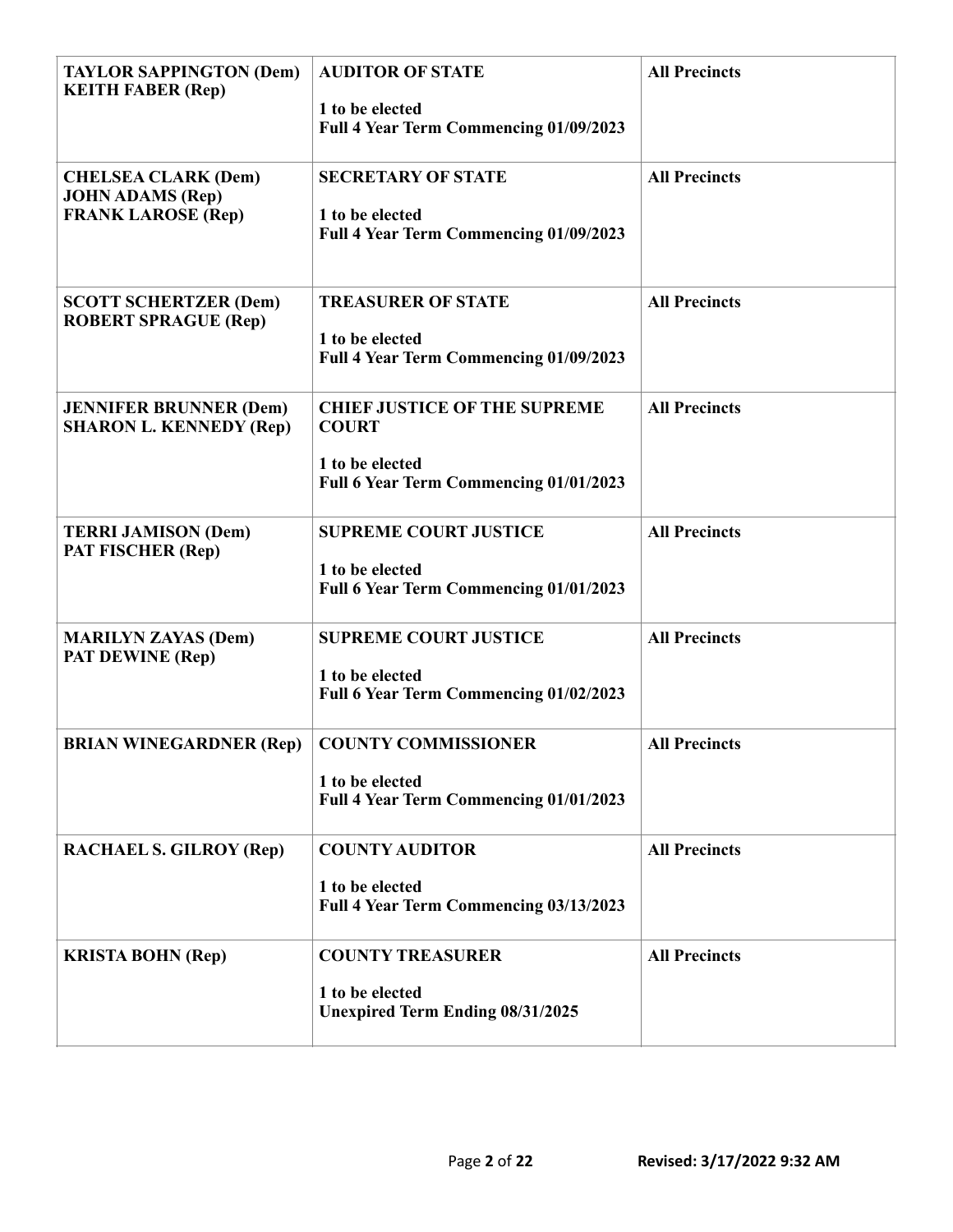| <b>MATT C. STALEY (Rep)</b>                          | <b>COMMON PLEAS JUDGE- DOMESTIC</b><br><b>DIVISION</b>    | <b>All Precincts</b>       |
|------------------------------------------------------|-----------------------------------------------------------|----------------------------|
|                                                      | 1 to be elected<br>Full 6 Year Term Commencing 01/01/2023 |                            |
| <b>JEFFREY L. REED (Rep)</b>                         | <b>COMMON PLEAS JUDGE- GENERAL</b><br><b>DIVISION</b>     | <b>All Precincts</b>       |
|                                                      | 1 to be elected<br>Full 6 Year Term Commencing 02/09/2023 |                            |
| <b>TAMIE WILSON (Dem)</b><br><b>JIM JORDAN (Rep)</b> | <b>US CONGRESS 4TH DIST</b>                               | <b>All Precincts</b>       |
| <b>JEFF SITES (Dem)</b>                              | 1 to be elected<br>Full 2 Year Term Commencing 01/03/2023 |                            |
| <b>JUERGEN A. WALDICK (Rep)</b>                      | <b>3RD DIST COURT OF APPEALS JUDGE</b>                    | <b>All Precincts</b>       |
|                                                      | 1 to be elected<br>Full 6 Year Term Commencing 02/11/2023 |                            |
| WILLIAM R. ZIMMERMAN<br>(Rep)                        | <b>3RD DIST COURT OF APPEALS JUDGE</b>                    | <b>All Precincts</b>       |
|                                                      | 1 to be elected<br>Full 6 Year Term Commencing 02/09/2023 |                            |
| <b>No Certified Candidate</b>                        | <b>DELPHOS 1A DEM CENTRAL COMM</b>                        | 0001-DELP1A                |
|                                                      | 1 to be elected<br>Full 4 Year Term Commencing 05/23/2022 |                            |
| <b>No Certified Candidate</b>                        | <b>DELPHOS 1B DEM CENTRAL COMM</b>                        | 0002-DELP1B                |
|                                                      | 1 to be elected<br>Full 4 Year Term Commencing 05/23/2022 |                            |
| <b>No Certified Candidate</b>                        | <b>DELPHOS 2A DEM CENTRAL COMM</b>                        | 0003-DELP 2A               |
|                                                      | 1 to be elected<br>Full 4 Year Term Commencing 05/23/2022 |                            |
| <b>No Certified Candidate</b>                        | <b>DELPHOS 2B DEM CENTRAL COMM</b>                        | 0004-DELP 2B               |
|                                                      | 1 to be elected<br>Full 4 Year Term Commencing 05/23/2022 |                            |
| <b>No Certified Candidate</b>                        | <b>LIMA 1A DEM CENTRAL COMM</b>                           | 0005-LIMA 1A               |
|                                                      | 1 to be elected<br>Full 4 Year Term Commencing 05/21/2022 |                            |
|                                                      | Page 3 of 22                                              | Revised: 3/17/2022 9:32 AM |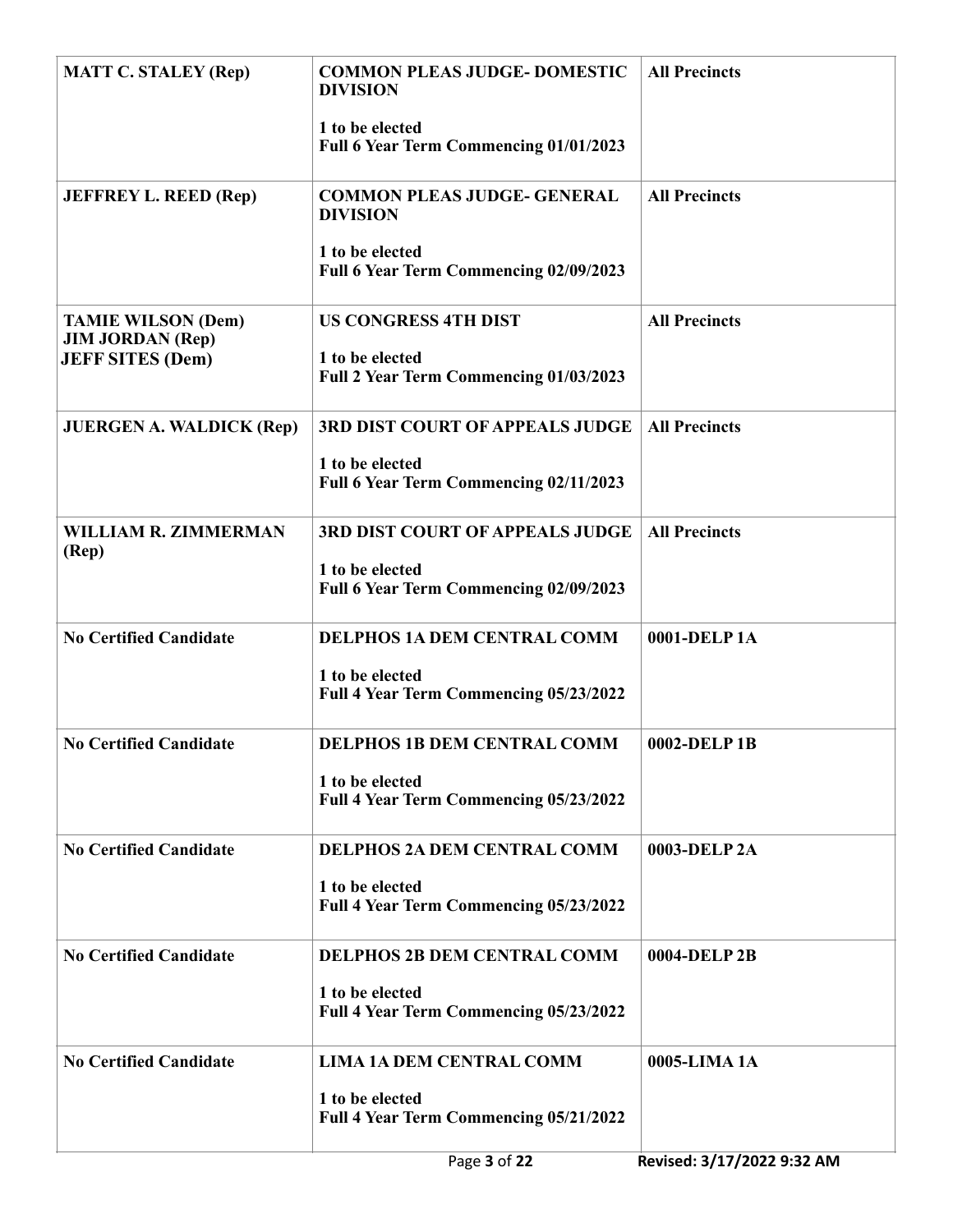| <b>No Certified Candidate</b>                               | <b>LIMA 1B DEM CENTRAL COMM</b><br>1 to be elected<br>Full 4 Year Term Commencing 05/21/2022 | 0006-LIMA 1B |
|-------------------------------------------------------------|----------------------------------------------------------------------------------------------|--------------|
| <b>TAFT DAVID MANGAS (Dem)</b>                              | <b>LIMA 1C DEM CENTRAL COMM</b><br>1 to be elected<br>Full 4 Year Term Commencing 05/21/2022 | 0007-LIMA 1C |
| <b>No Certified Candidate</b>                               | <b>LIMA 2A DEM CENTRAL COMM</b><br>1 to be elected<br>Full 4 Year Term Commencing 05/23/2022 | 0008-LIMA 2A |
| <b>NECOLE BROWNLOW (Dem)</b><br><b>JANICE I. MAUS (Dem)</b> | <b>LIMA 2B DEM CENTRAL COMM</b><br>1 to be elected<br>Full 4 Year Term Commencing 05/21/2022 | 0009-LIMA 2B |
| <b>No Certified Candidate</b>                               | <b>LIMA 2C DEM CENTRAL COMM</b><br>1 to be elected<br>Full 4 Year Term Commencing 05/21/2022 | 0010-LIMA 2C |
| <b>No Certified Candidate</b>                               | <b>LIMA 3A DEM CENTRAL COMM</b><br>1 to be elected<br>Full 4 Year Term Commencing 05/21/2022 | 0011-LIMA 3A |
| <b>No Certified Candidate</b>                               | <b>LIMA 3B DEM CENTRAL COMM</b><br>1 to be elected<br>Full 4 Year Term Commencing 05/23/2022 | 0012-LIMA 3B |
| <b>No Certified Candidate</b>                               | <b>LIMA 3C DEM CENTRAL COMM</b><br>1 to be elected<br>Full 4 Year Term Commencing 05/21/2022 | 0013-LIMA 3C |
| <b>ELIZABETH ANNE ELEY</b><br>(Dem)                         | <b>LIMA 4A DEM CENTRAL COMM</b><br>1 to be elected<br>Full 4 Year Term Commencing 05/21/2022 | 0014-LIMA 4A |
| <b>ALICE DONAHUE (Dem)</b>                                  | <b>LIMA 4B DEM CENTRAL COMM</b><br>1 to be elected<br>Full 4 Year Term Commencing 05/21/2022 | 0015-LIMA 4B |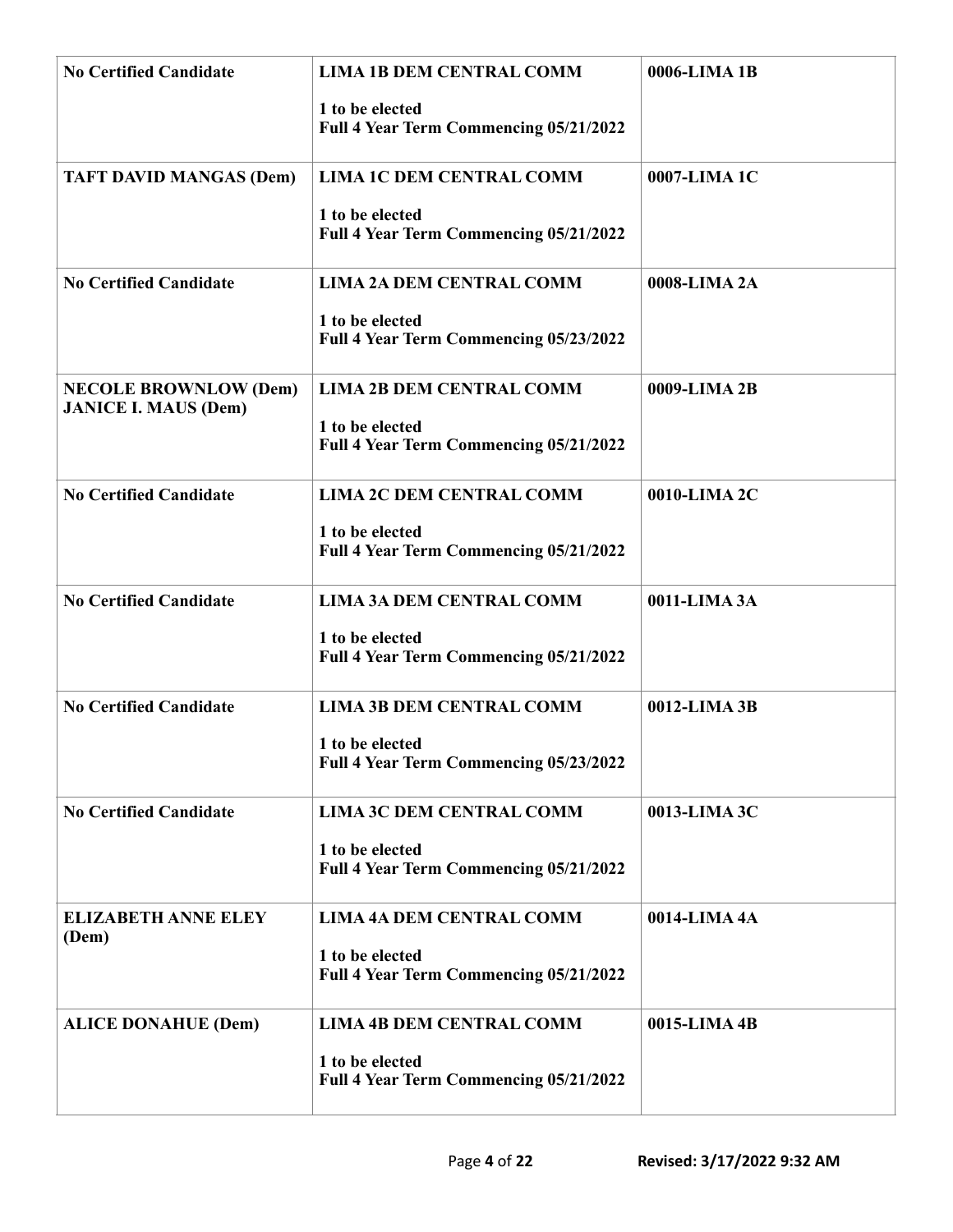| <b>ALYSSA BROWN (Dem)</b>     | <b>LIMA 4C DEM CENTRAL COMM</b><br>1 to be elected<br>Full 4 Year Term Commencing 05/21/2022 | 0016-LIMA 4C |
|-------------------------------|----------------------------------------------------------------------------------------------|--------------|
| <b>JEANNINE JORDAN (Dem)</b>  | <b>LIMA 4D DEM CENTRAL COMM</b><br>1 to be elected<br>Full 4 Year Term Commencing 05/21/2022 | 0017-LIMA 4D |
| <b>LEA RENE SWINK (Dem)</b>   | <b>LIMA 5A DEM CENTRAL COMM</b><br>1 to be elected<br>Full 4 Year Term Commencing 05/21/2022 | 0018-LIMA 5A |
| <b>No Certified Candidate</b> | <b>LIMA 5B DEM CENTRAL COMM</b><br>1 to be elected<br>Full 4 Year Term Commencing 05/23/2022 | 0019-LIMA 5B |
| <b>No Certified Candidate</b> | <b>LIMA 5C DEM CENTRAL COMM</b><br>1 to be elected<br>Full 4 Year Term Commencing 05/23/2022 | 0020-LIMA 5C |
| <b>GARY FRUEH (Dem)</b>       | <b>LIMA 5D DEM CENTRAL COMM</b><br>1 to be elected<br>Full 4 Year Term Commencing 05/21/2022 | 0021-LIMA 5D |
| <b>JAMES BODE (Dem)</b>       | <b>LIMA 6A DEM CENTRAL COMM</b><br>1 to be elected<br>Full 4 Year Term Commencing 05/21/2022 | 0022-LIMA 6A |
| <b>DAWN BUDD (Dem)</b>        | <b>LIMA 6B DEM CENTRAL COMM</b><br>1 to be elected<br>Full 4 Year Term Commencing 05/23/2022 | 0023-LIMA 6B |
| <b>No Certified Candidate</b> | <b>LIMA 6C DEM CENTRAL COMM</b><br>1 to be elected<br>Full 4 Year Term Commencing 05/21/2022 | 0024-LIMA 6C |
| <b>CINDY BROWNLOW (Dem)</b>   | <b>LIMA 7A DEM CENTRAL COMM</b><br>1 to be elected<br>Full 4 Year Term Commencing 05/21/2022 | 0025-LIMA 7A |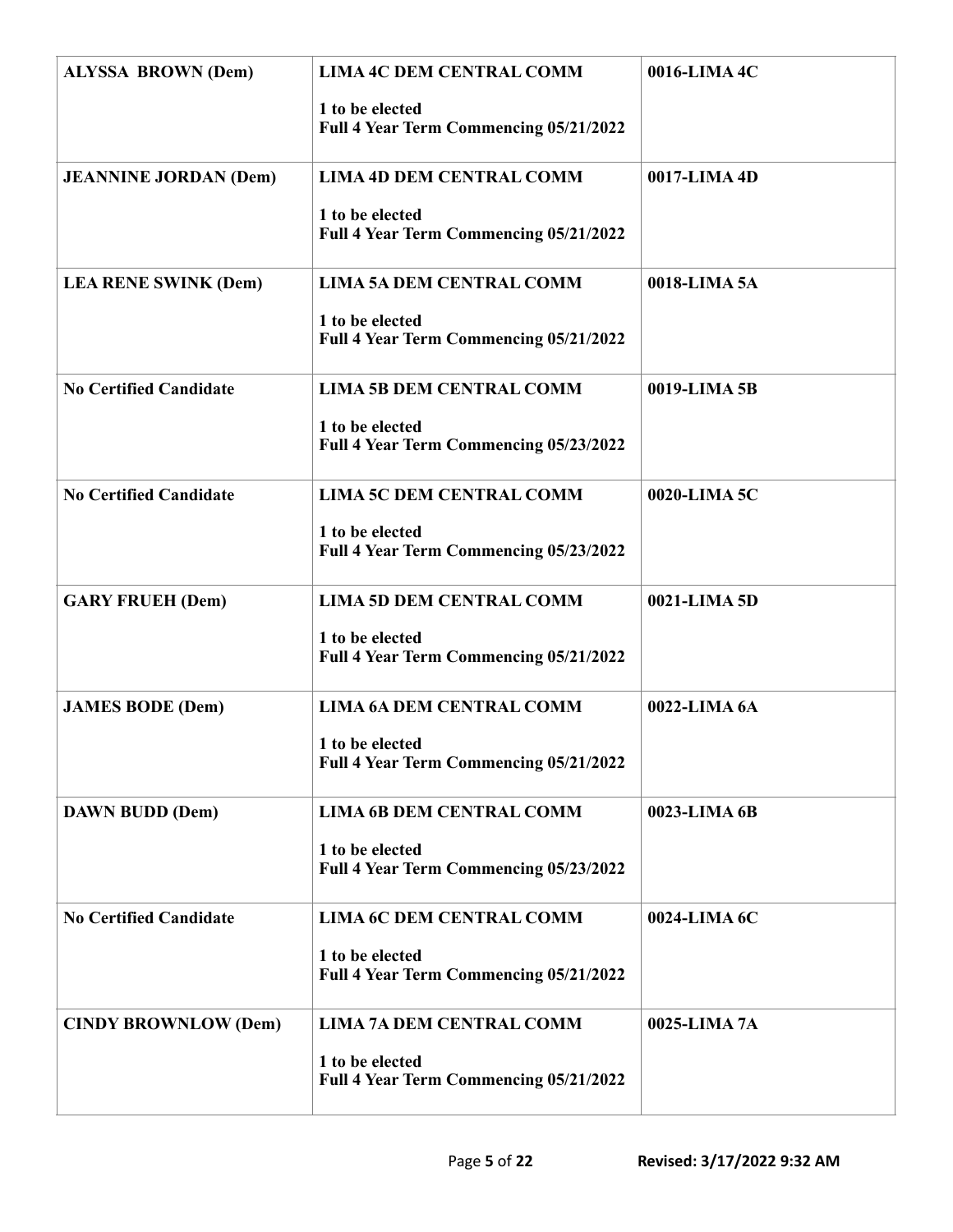| <b>No Certified Candidate</b>  | <b>LIMA 7B DEM CENTRAL COMM</b><br>1 to be elected<br>Full 4 Year Term Commencing 05/21/2022    | 0026-LIMA 7B |
|--------------------------------|-------------------------------------------------------------------------------------------------|--------------|
| <b>No Certified Candidate</b>  | <b>LIMA 7C DEM CENTRAL COMM</b><br>1 to be elected<br>Full 4 Year Term Commencing 05/21/2022    | 0027-LIMA 7C |
| <b>No Certified Candidate</b>  | <b>AMANDA E DEM CENTRAL COMM</b><br>1 to be elected<br>Full 4 Year Term Commencing 05/21/2022   | 0028-AMAN E  |
| <b>No Certified Candidate</b>  | <b>AMANDA N DEM CENTRAL COMM</b><br>1 to be elected<br>Full 4 Year Term Commencing 05/21/2022   | 0029-AMAN N  |
| <b>AMBER M. TURNMIRE (Dem)</b> | ELIDA A DEM CENTRAL COMM<br>1 to be elected<br>Full 4 Year Term Commencing 05/21/2022           | 0030-ELID A  |
| <b>No Certified Candidate</b>  | <b>ELIDA B DEM CENTRAL COMM</b><br>1 to be elected<br>Full 4 Year Term Commencing 05/21/2022    | 0031-ELID B  |
| <b>ROBERT HUENKE (Dem)</b>     | <b>AMERICAN A DEM CENTRAL COMM</b><br>1 to be elected<br>Full 4 Year Term Commencing 05/21/2022 | 0032-AMER A  |
| <b>COURTNEY GAITER (Dem)</b>   | <b>AMERICAN B DEM CENTRAL COMM</b><br>1 to be elected<br>Full 4 Year Term Commencing 05/21/2022 | 0033-AMER B  |
| <b>No Certified Candidate</b>  | <b>AMERICAN C DEM CENTRAL COMM</b><br>1 to be elected<br>Full 4 Year Term Commencing 05/21/2022 | 0034-AMER C  |
| <b>No Certified Candidate</b>  | <b>AMERICAN D DEM CENTRAL COMM</b><br>1 to be elected<br>Full 4 Year Term Commencing 05/21/2022 | 0035-AMER D  |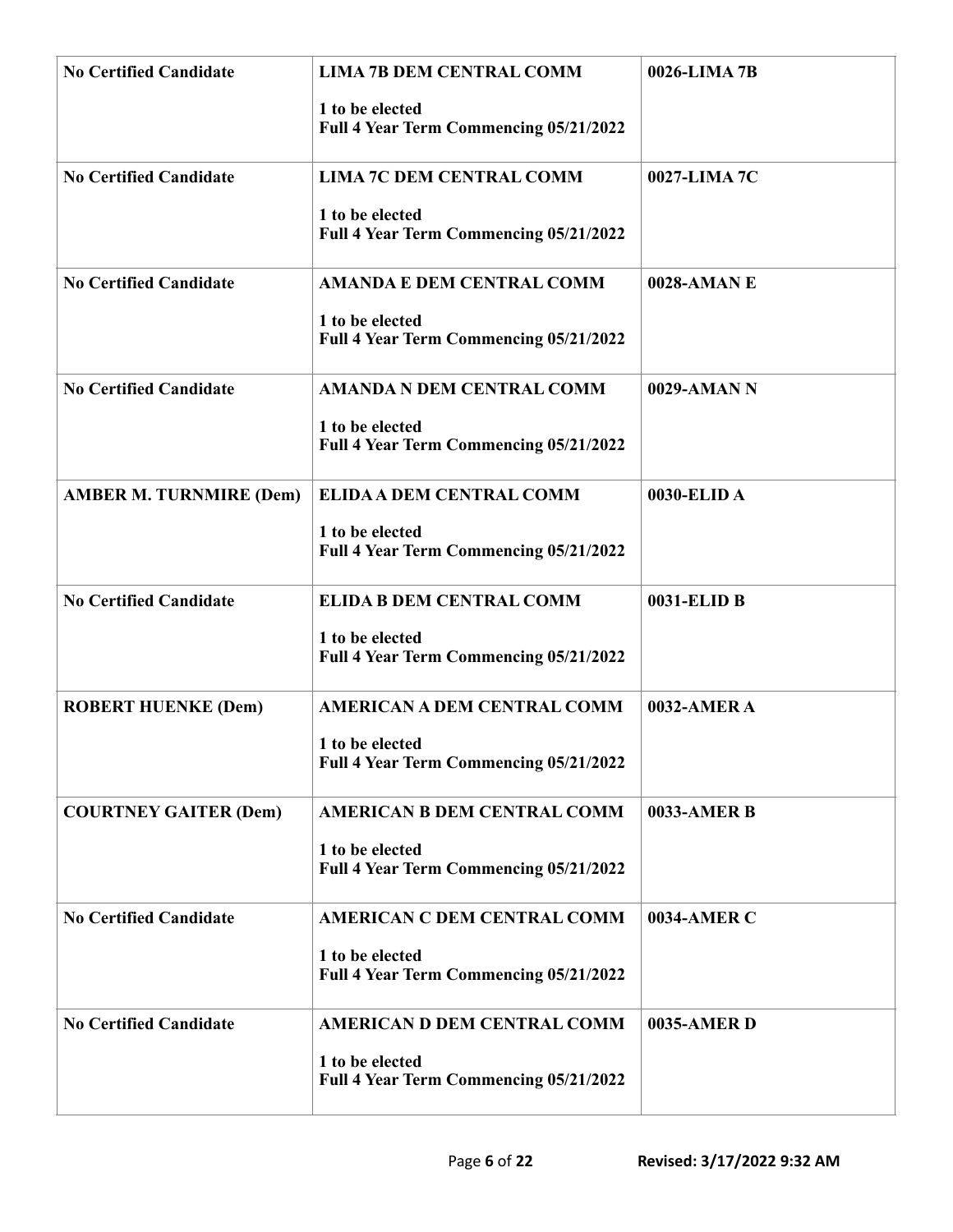| PEARL J. WARD (Dem)           | <b>AMERICAN E DEM CENTRAL COMM</b><br>1 to be elected<br>Full 4 Year Term Commencing 05/21/2022 | <b>0036-AMERE</b>  |
|-------------------------------|-------------------------------------------------------------------------------------------------|--------------------|
| <b>No Certified Candidate</b> | <b>AMERICAN F DEM CENTRAL COMM</b><br>1 to be elected<br>Full 4 Year Term Commencing 05/21/2022 | <b>0037-AMER F</b> |
| <b>DYLAN GROSS (Dem)</b>      | <b>AMERICAN G DEM CENTRAL COMM</b><br>1 to be elected<br>Full 4 Year Term Commencing 05/21/2022 | 0038-AMER G        |
| <b>No Certified Candidate</b> | <b>AMERICAN H DEM CENTRAL COMM</b><br>1 to be elected<br>Full 4 Year Term Commencing 05/21/2022 | 0039-AMER H        |
| <b>No Certified Candidate</b> | AMERICAN I DEM CENTRAL COMM<br>1 to be elected<br>Full 4 Year Term Commencing 05/21/2022        | 0040-AMER I        |
| <b>No Certified Candidate</b> | <b>AMERICAN J DEM CENTRAL COMM</b><br>1 to be elected<br>Full 4 Year Term Commencing 05/21/2022 | 0041-AMER J        |
| <b>No Certified Candidate</b> | <b>AMERICAN K DEM CENTRAL COMM</b><br>1 to be elected<br>Full 4 Year Term Commencing 05/21/2022 | 0042-AMER K        |
| <b>No Certified Candidate</b> | <b>AMERICAN L DEM CENTRAL COMM</b><br>1 to be elected<br>Full 4 Year Term Commencing 05/21/2022 | 0043-AMER L        |
| <b>No Certified Candidate</b> | HARROD DEM CENTRAL COMM<br>1 to be elected<br>Full 4 Year Term Commencing 05/23/2022            | 0044-HARR          |
| <b>No Certified Candidate</b> | <b>AUGLAIZE A DEM CENTRAL COMM</b><br>1 to be elected<br>Full 4 Year Term Commencing 05/21/2022 | 0045-AUGLA         |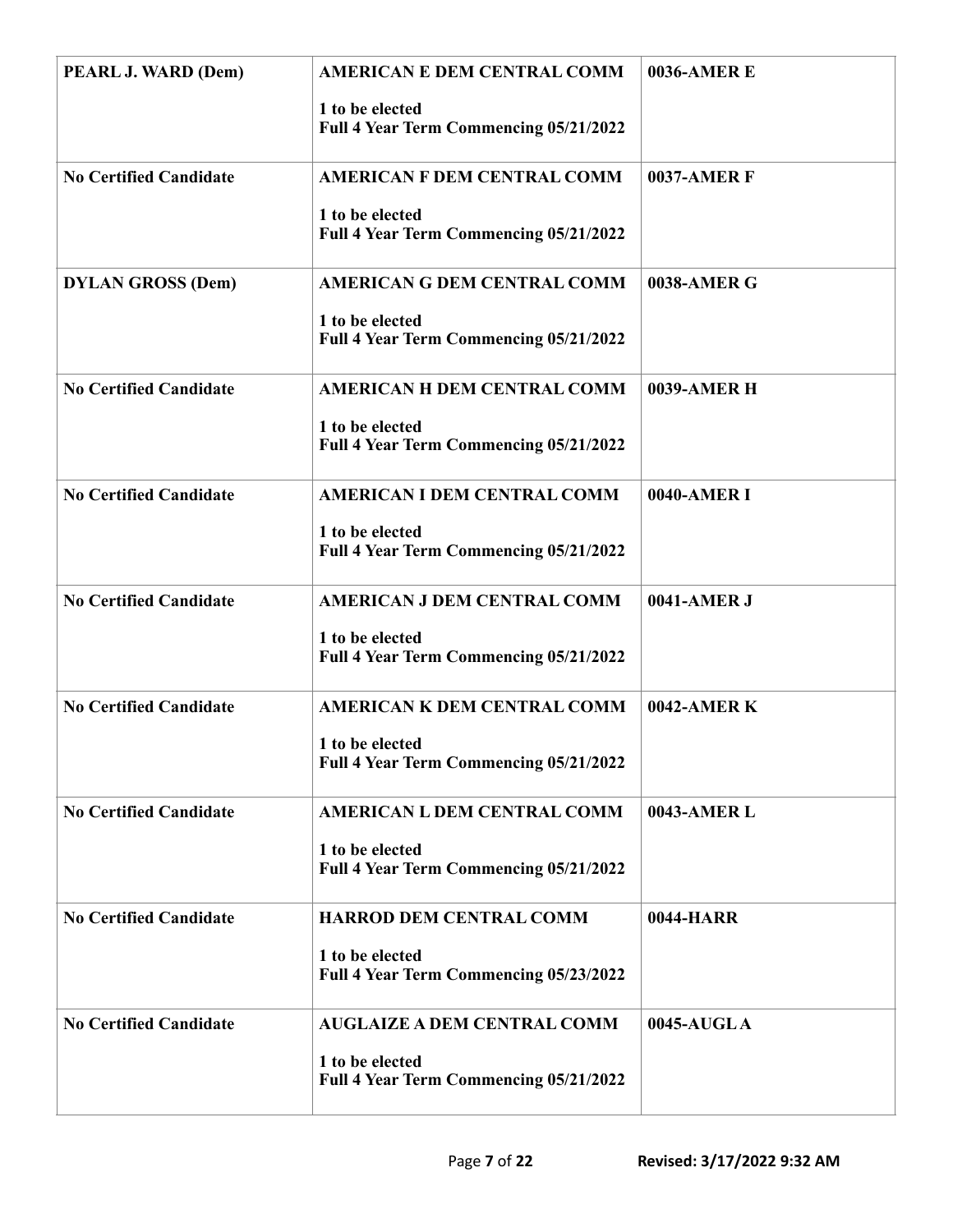| <b>No Certified Candidate</b> | <b>AUGLAIZE B DEM CENTRAL COMM</b><br>1 to be elected<br>Full 4 Year Term Commencing 05/21/2022 | 0046-AUG B  |
|-------------------------------|-------------------------------------------------------------------------------------------------|-------------|
| <b>ROCHELLE TWINING (Dem)</b> | <b>BATH A DEM CENTRAL COMM</b><br>1 to be elected<br>Full 4 Year Term Commencing 05/21/2022     | 0047-BATH A |
| <b>No Certified Candidate</b> | <b>BATH B DEM CENTRAL COMM</b><br>1 to be elected<br>Full 4 Year Term Commencing 05/21/2022     | 0048-BATH B |
| <b>No Certified Candidate</b> | <b>BATH C DEM CENTRAL COMM</b><br>1 to be elected<br>Full 4 Year Term Commencing 05/21/2022     | 0049-BATH C |
| <b>No Certified Candidate</b> | <b>BATH D DEM CENTRAL COMM</b><br>1 to be elected<br>Full 4 Year Term Commencing 05/21/2022     | 0050-BATH D |
| <b>No Certified Candidate</b> | <b>BATH E DEM CENTRAL COMM</b><br>1 to be elected<br>Full 4 Year Term Commencing 05/23/2022     | 0051-BATH E |
| <b>SIERRA BUTCHER (Dem)</b>   | <b>BATH F DEM CENTRAL COMM</b><br>1 to be elected<br>Full 4 Year Term Commencing 05/23/2022     | 0052-BATH F |
| LIEF A. LIECHTY (Dem)         | <b>BATH G DEM CENTRAL COMM</b><br>1 to be elected<br>Full 4 Year Term Commencing 05/21/2022     | 0053-BATH G |
| <b>CHARLIE WEIDEL (Dem)</b>   | <b>BATH H DEM CENTRAL COMM</b><br>1 to be elected<br>Full 4 Year Term Commencing 05/21/2022     | 0054-BATH H |
| <b>No Certified Candidate</b> | <b>BATH I DEM CENTRAL COMM</b><br>1 to be elected<br>Full 4 Year Term Commencing 05/23/2022     | 0055-BATH I |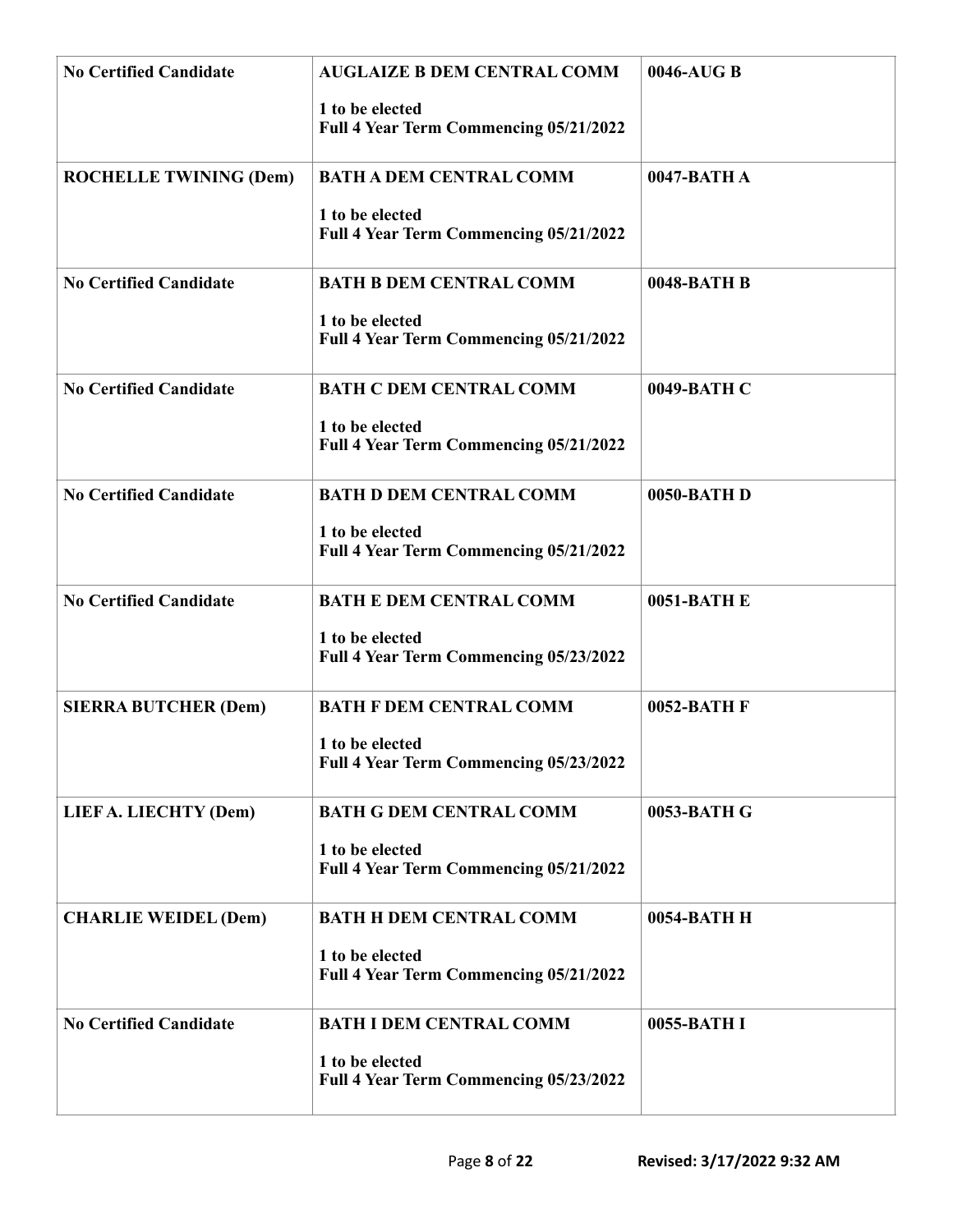| <b>No Certified Candidate</b>       | <b>LAFAYETTE DEM CENTRAL COMM</b>                         | 0056-LAFA          |
|-------------------------------------|-----------------------------------------------------------|--------------------|
|                                     | 1 to be elected<br>Full 4 Year Term Commencing 05/23/2022 |                    |
| <b>ANGELA KAY COURTNEY</b><br>(Dem) | <b>JACKSON A DEM CENTRAL COMM</b>                         | 0057-JACK A        |
|                                     | 1 to be elected<br>Full 4 Year Term Commencing 05/21/2022 |                    |
| <b>No Certified Candidate</b>       | <b>JACKSON B DEM CENTRAL COMM</b>                         | 0058-JACK B        |
|                                     | 1 to be elected<br>Full 4 Year Term Commencing 05/21/2022 |                    |
| <b>JOAN ADAM (Dem)</b>              | <b>MARION A DEM CENTRAL COMM</b>                          | 0059-MARIA         |
|                                     | 1 to be elected<br>Full 4 Year Term Commencing 05/21/2022 |                    |
| <b>No Certified Candidate</b>       | <b>MARION B DEM CENTRAL COMM</b>                          | 0060-MARI B        |
|                                     | 1 to be elected<br>Full 4 Year Term Commencing 05/21/2022 |                    |
| <b>DANNY KAY BRADFORD</b><br>(Dem)  | <b>CAIRO DEM CENTRAL COMM</b>                             | 0061-CAIRO         |
|                                     | 1 to be elected<br>Full 4 Year Term Commencing 05/21/2022 |                    |
| <b>No Certified Candidate</b>       | MONROE E DEM CENTRAL COMM                                 | <b>0062-MONR E</b> |
|                                     | 1 to be elected<br>Full 4 Year Term Commencing 05/23/2022 |                    |
| <b>No Certified Candidate</b>       | <b>MONROE W DEM CENTRAL COMM</b>                          | 0063-MONR W        |
|                                     | 1 to be elected<br>Full 4 Year Term Commencing 05/23/2022 |                    |
| MICHAEL A. KNISLEY (Dem)            | PERRY A DEM CENTRAL COMM                                  | <b>0064-PERRA</b>  |
|                                     | 1 to be elected<br>Full 4 Year Term Commencing 05/21/2022 |                    |
| <b>MARY WILLIAMSON (Dem)</b>        | PERRY B DEM CENTRAL COMM                                  | 0065-PERR B        |
|                                     | 1 to be elected<br>Full 4 Year Term Commencing 05/21/2022 |                    |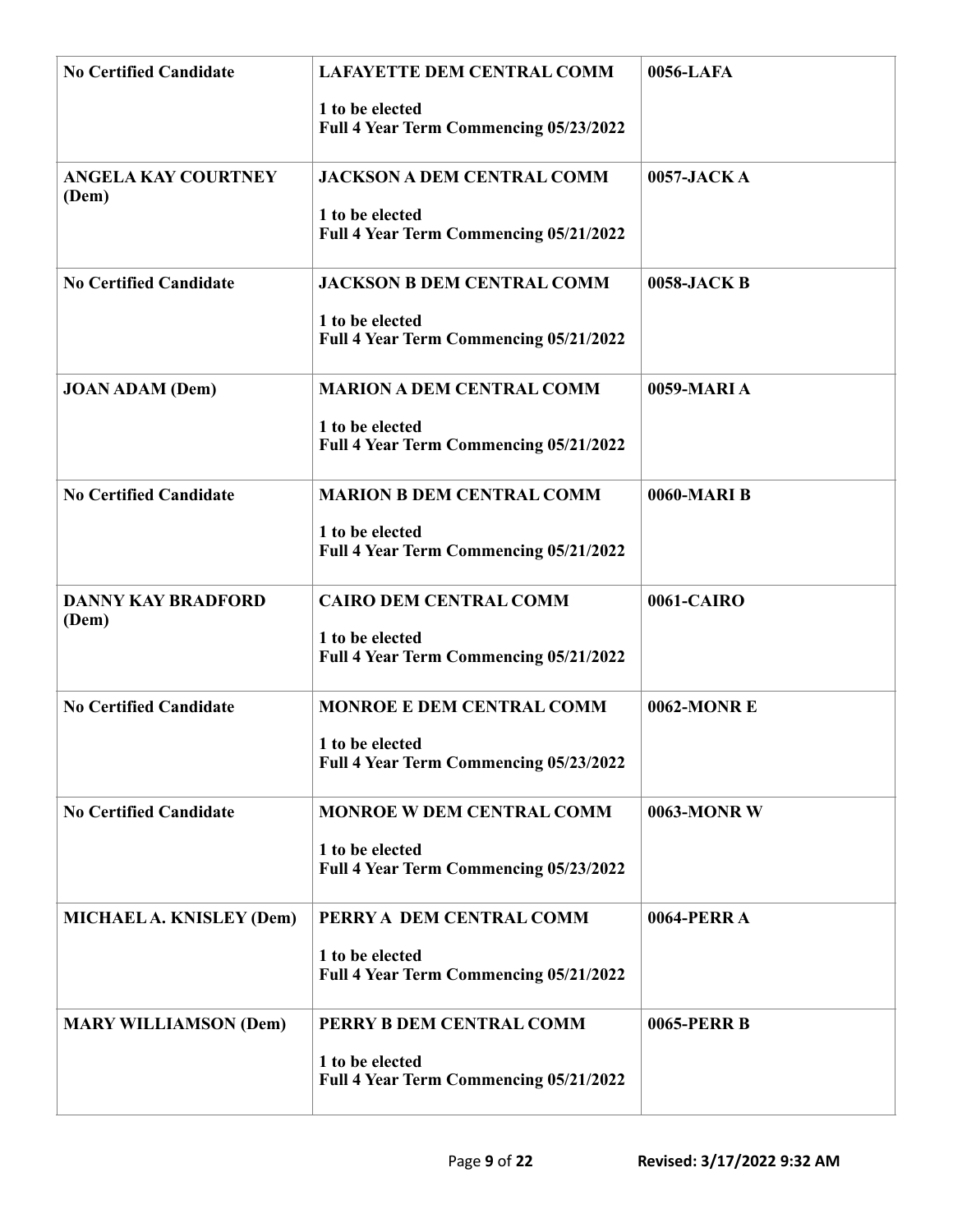| <b>KEVIN W. COX (Dem)</b>                                                         | PERRY C DEM CENTRAL COMM<br>1 to be elected<br>Full 4 Year Term Commencing 05/21/2022           | 0066-PERR C  |
|-----------------------------------------------------------------------------------|-------------------------------------------------------------------------------------------------|--------------|
| <b>No Certified Candidate</b>                                                     | <b>BEAVERDAM DEM CENTRAL COMM</b><br>1 to be elected                                            | 0067-BEAV    |
| <b>SUSAN K. METHENEY (Dem)</b>                                                    | Full 4 Year Term Commencing 05/23/2022<br><b>BLUFFTON A DEM CENTRAL COMM</b>                    | 0068-BLUFFA  |
|                                                                                   | 1 to be elected<br>Full 4 Year Term Commencing 05/21/2022                                       |              |
| <b>PERRY BUSH (Dem)</b>                                                           | <b>BLUFFTON B DEM CENTRAL COMM</b><br>1 to be elected<br>Full 4 Year Term Commencing 05/21/2022 | 0069-BLUFF B |
| <b>LISA ROBESON (Dem)</b>                                                         | <b>BLUFFTON C DEM CENTRAL COMM</b><br>1 to be elected<br>Full 4 Year Term Commencing 05/21/2022 | 0070-BLUFF C |
| <b>ROBERT KEMP (Dem)</b>                                                          | RICHLAND A DEM CENTRAL COMM<br>1 to be elected<br>Full 4 Year Term Commencing 05/23/2022        | 0071-RICH A  |
| <b>JAMES J. HAUENSTEIN</b><br>(Dem)                                               | RICHLAND B DEM CENTRAL COMM<br>1 to be elected<br>Full 4 Year Term Commencing 05/23/2022        | 0072-RICH B  |
| <b>EUGENE C. PAIK (Dem)</b>                                                       | <b>SHAWNEE A DEM CENTRAL COMM</b><br>1 to be elected<br>Full 4 Year Term Commencing 05/21/2022  | 0073-SHAW A  |
| <b>No Certified Candidate</b>                                                     | <b>SHAWNEE B DEM CENTRAL COMM</b><br>1 to be elected<br>Full 4 Year Term Commencing 05/21/2022  | 0074-SHAW B  |
| <b>WALTER JOSEPH</b><br><b>GRUMBLIS, JR (Dem)</b><br><b>MILDRED STEWART (Dem)</b> | <b>SHAWNEE C DEM CENTRAL COMM</b><br>1 to be elected<br>Full 4 Year Term Commencing 05/21/2022  | 0075-SHAW C  |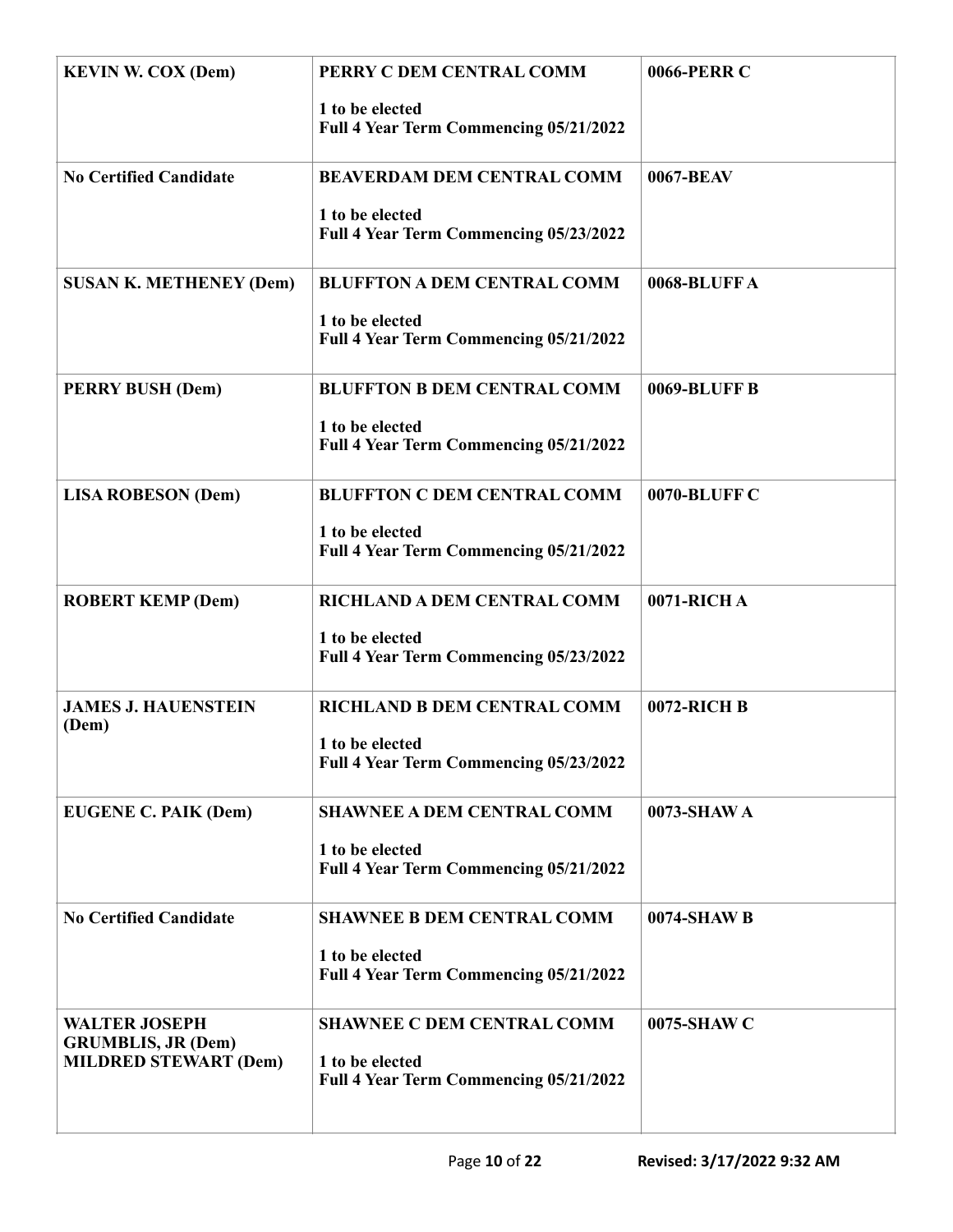| <b>JAMIE L. MAURER (Dem)</b>   | <b>SHAWNEE D DEM CENTRAL COMM</b><br>1 to be elected<br>Full 4 Year Term Commencing 05/23/2022                | 0076-SHAW D |
|--------------------------------|---------------------------------------------------------------------------------------------------------------|-------------|
| <b>No Certified Candidate</b>  | <b>SHAWNEE E DEM CENTRAL COMM</b><br>2 to be elected<br>Full 4 Year Term Commencing 05/21/2022                | 0077-SHAW E |
| <b>KATHLEEN BARIL (Dem)</b>    | <b>SHAWNEE F DEM CENTRAL COMM</b><br>1 to be elected<br>Full 4 Year Term Commencing 05/21/2022                | 0078-SHAW F |
| <b>No Certified Candidate</b>  | <b>SHAWNEE G DEM CENTRAL COMM</b><br>1 to be elected<br>Full 4 Year Term Commencing 05/21/2022                | 0079-SHAW G |
| <b>No Certified Candidate</b>  | <b>SHAWNEE H DEM CENTRAL COMM</b><br>1 to be elected<br>Full 4 Year Term Commencing 05/21/2022                | 0080-SHAW H |
| <b>No Certified Candidate</b>  | <b>SHAWNEE I DEM CENTRAL COMM</b><br>1 to be elected<br>Full 4 Year Term Commencing 05/21/2022                | 0081-SHAW I |
| <b>No Certified Candidate</b>  | <b>SHAWNEE J DEM CENTRAL COMM</b><br>1 to be elected<br>Full 4 Year Term Commencing 05/21/2022                | 0082-SHAW J |
| PAUL M. BRIGGS (Dem)           | <b>SHAWNEE K DEM CENTRAL COMM</b><br>1 to be elected<br>Full 4 Year Term Commencing 05/21/2022                | 0083-SHAW K |
| <b>SHERYL K. CAUDILL (Dem)</b> | <b>SHAWNEE L DEM CENTRAL COMM</b><br>1 to be elected<br>Full 4 Year Term Commencing 05/21/2022                | 0084-SHAW L |
| <b>No Certified Candidate</b>  | <b>SPENCERVILLE A DEM CENTRAL</b><br><b>COMM</b><br>1 to be elected<br>Full 4 Year Term Commencing 05/23/2022 | 0085-SPVLA  |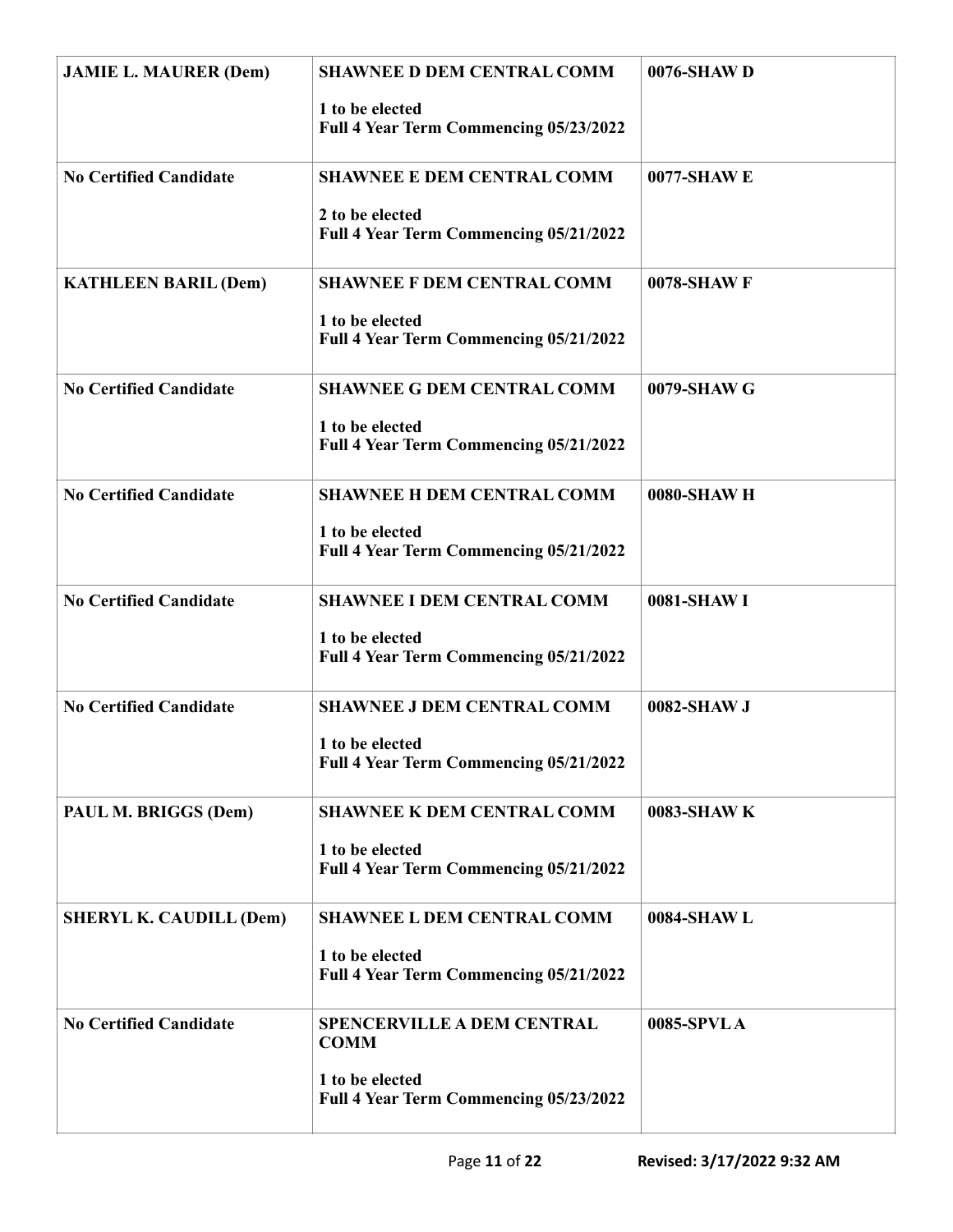| <b>No Certified Candidate</b>       | <b>SPENCERVILLE B DEM CENTRAL</b><br><b>COMM</b>          | 0086-SPVL B         |
|-------------------------------------|-----------------------------------------------------------|---------------------|
|                                     | 1 to be elected<br>Full 4 Year Term Commencing 05/21/2022 |                     |
| <b>No Certified Candidate</b>       | <b>SPENCER A DEM CENTRAL COMM</b>                         | 0087-SPEN A         |
|                                     | 1 to be elected<br>Full 4 Year Term Commencing 05/21/2022 |                     |
| <b>No Certified Candidate</b>       | <b>SUGAR CREEK DEM CENTRAL</b><br><b>COMM</b>             | <b>0088-SUG CRK</b> |
|                                     | 1 to be elected<br>Full 4 Year Term Commencing 05/21/2022 |                     |
| <b>No Certified Candidate</b>       | <b>DELPHOS 1A REP CENTRAL COMM</b>                        | 0001-DELP1A         |
|                                     | 1 to be elected<br>Full 4 Year Term Commencing 05/23/2022 |                     |
| <b>KAREN KAY GROTHOUSE</b><br>(Rep) | <b>DELPHOS 1B REP CENTRAL COMM</b>                        | 0002-DELP1B         |
|                                     | 1 to be elected<br>Full 4 Year Term Commencing 05/21/2022 |                     |
| <b>No Certified Candidate</b>       | <b>DELPHOS 2A REP CENTRAL COMM</b>                        | 0003-DELP 2A        |
|                                     | 1 to be elected<br>Full 4 Year Term Commencing 05/23/2022 |                     |
| <b>No Certified Candidate</b>       | <b>DELPHOS 2B REP CENTRAL COMM</b>                        | 0004-DELP 2B        |
|                                     | 1 to be elected<br>Full 4 Year Term Commencing 05/23/2022 |                     |
| <b>No Certified Candidate</b>       | <b>LIMA 1A REP CENTRAL COMM</b>                           | 0005-LIMA 1A        |
|                                     | 1 to be elected<br>Full 4 Year Term Commencing 05/21/2022 |                     |
| <b>No Certified Candidate</b>       | <b>LIMA 1B REP CENTRAL COMM</b>                           | 0006-LIMA 1B        |
|                                     | 1 to be elected<br>Full 4 Year Term Commencing 05/23/2022 |                     |
| <b>No Certified Candidate</b>       | <b>LIMA 1C REP CENTRAL COMM</b>                           | 0007-LIMA 1C        |
|                                     | 1 to be elected<br>Full 4 Year Term Commencing 05/19/2022 |                     |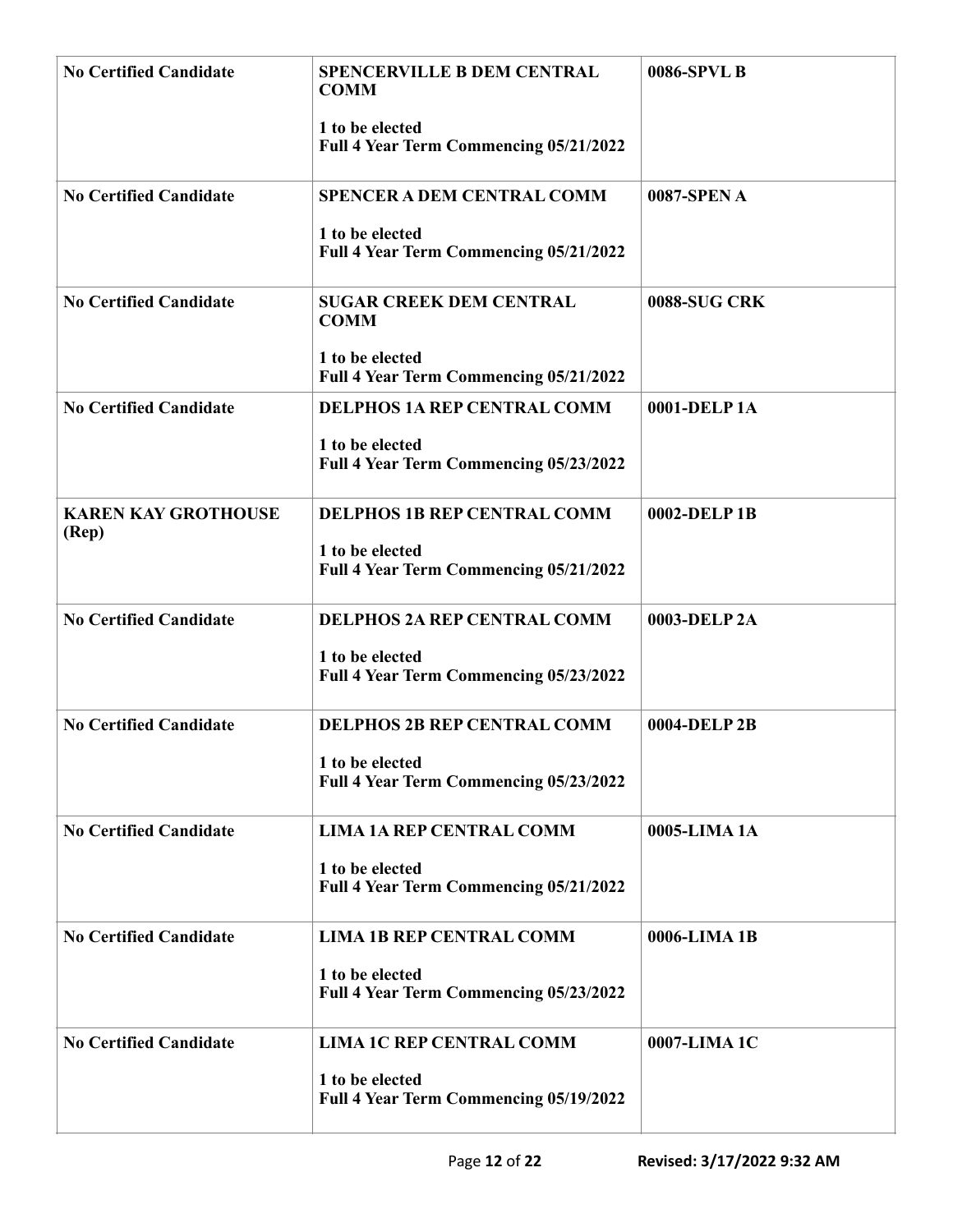| <b>ALAN F. KREIDLER (Rep)</b>                    | <b>LIMA 2A REP CENTRAL COMM</b><br>1 to be elected<br>Full 4 Year Term Commencing 05/23/2022 | 0008-LIMA 2A |
|--------------------------------------------------|----------------------------------------------------------------------------------------------|--------------|
| <b>STEPHEN R. GOECKE (Rep)</b>                   | <b>LIMA 2B REP CENTRAL COMM</b><br>1 to be elected<br>Full 4 Year Term Commencing 05/19/2022 | 0009-LIMA 2B |
| <b>No Certified Candidate</b>                    | <b>LIMA 2C REP CENTRAL COMM</b><br>1 to be elected<br>Full 4 Year Term Commencing 05/23/2022 | 0010-LIMA 2C |
| <b>No Certified Candidate</b>                    | <b>LIMA 3A REP CENTRAL COMM</b><br>1 to be elected<br>Full 4 Year Term Commencing 05/23/2022 | 0011-LIMA 3A |
| <b>No Certified Candidate</b>                    | <b>LIMA 3B REP CENTRAL COMM</b><br>1 to be elected<br>Full 4 Year Term Commencing 05/23/2022 | 0012-LIMA 3B |
| <b>No Certified Candidate</b>                    | <b>LIMA 3C REP CENTRAL COMM</b><br>1 to be elected<br>Full 4 Year Term Commencing 05/23/2022 | 0013-LIMA 3C |
| <b>KEITH CHENEY (Rep)</b>                        | <b>LIMA 4A REP CENTRAL COMM</b><br>1 to be elected<br>Full 4 Year Term Commencing 05/19/2022 | 0014-LIMA 4A |
| <b>TRACIE JO SANCHEZ (Rep)</b>                   | <b>LIMA 4B REP CENTRAL COMM</b><br>1 to be elected<br>Full 4 Year Term Commencing 05/19/2022 | 0015-LIMA 4B |
| <b>STEVEN DEAN BARKER</b><br>(Rep)               | <b>LIMA 4C REP CENTRAL COMM</b><br>1 to be elected<br>Full 4 Year Term Commencing 05/19/2022 | 0016-LIMA 4C |
| <b>EDWIN MATTHEW</b><br><b>WILLAMOWSKI</b> (Rep) | <b>LIMA 4D REP CENTRAL COMM</b><br>1 to be elected<br>Full 4 Year Term Commencing 05/19/2022 | 0017-LIMA 4D |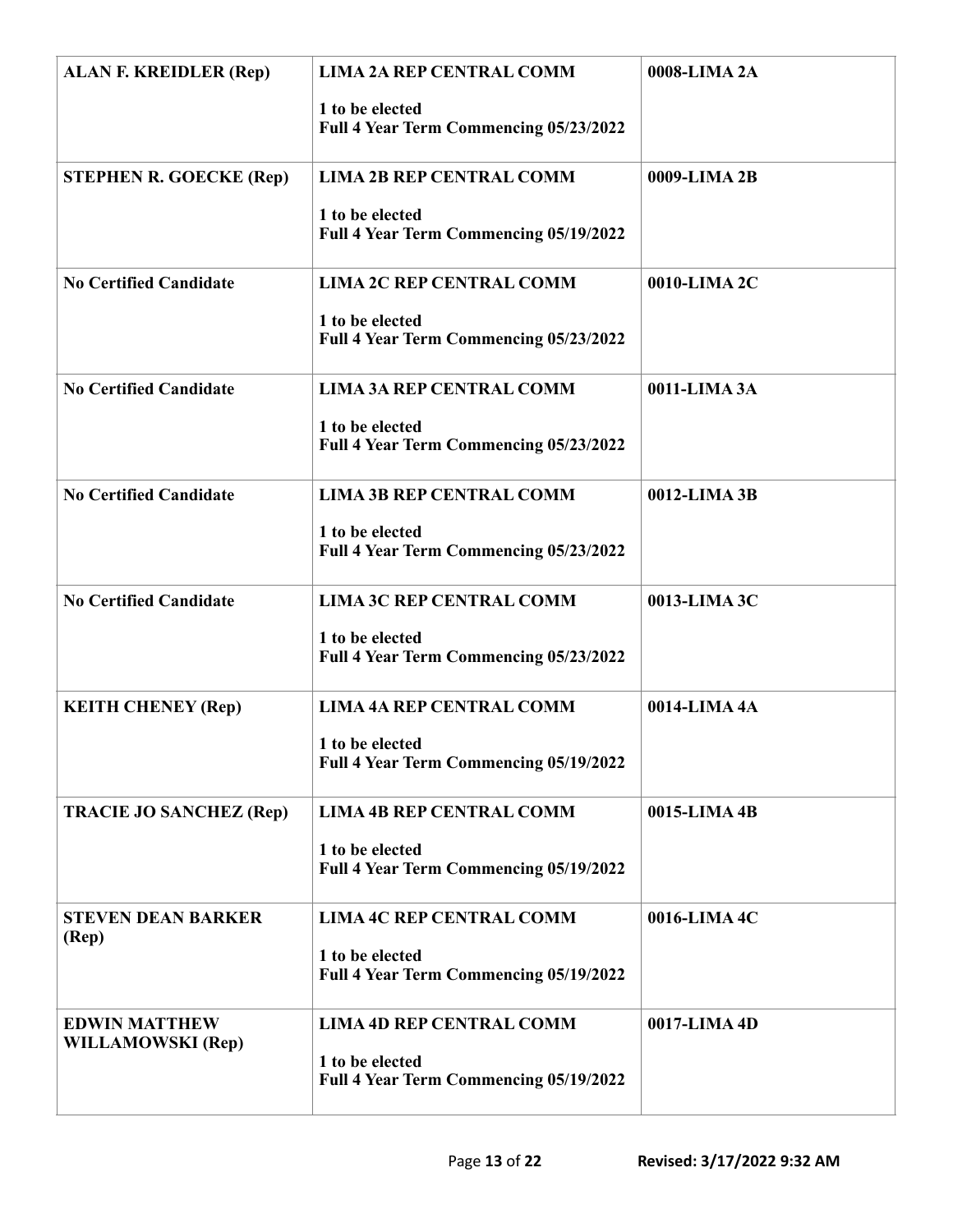| <b>No Certified Candidate</b>         | <b>LIMA 5A REP CENTRAL COMM</b><br>1 to be elected<br>Full 4 Year Term Commencing 05/23/2022 | 0018-LIMA 5A |
|---------------------------------------|----------------------------------------------------------------------------------------------|--------------|
| <b>No Certified Candidate</b>         | <b>LIMA 5B REP CENTRAL COMM</b><br>1 to be elected<br>Full 4 Year Term Commencing 05/23/2022 | 0019-LIMA 5B |
| <b>No Certified Candidate</b>         | <b>LIMA 5C REP CENTRAL COMM</b><br>1 to be elected<br>Full 4 Year Term Commencing 05/23/2022 | 0020-LIMA 5C |
| <b>TERESA GAY ADAMS (Rep)</b>         | <b>LIMA 5D REP CENTRAL COMM</b><br>1 to be elected<br>Full 4 Year Term Commencing 05/19/2022 | 0021-LIMA 5D |
| <b>RUTH C. HARDESTY (Rep)</b>         | <b>LIMA 6A REP CENTRAL COMM</b><br>1 to be elected<br>Full 4 Year Term Commencing 05/23/2022 | 0022-LIMA 6A |
| <b>BETH A. SEIBERT (Rep)</b>          | <b>LIMA 6B REP CENTRAL COMM</b><br>1 to be elected<br>Full 4 Year Term Commencing 05/23/2022 | 0023-LIMA 6B |
| <b>No Certified Candidate</b>         | <b>LIMA 6C REP CENTRAL COMM</b><br>1 to be elected<br>Full 4 Year Term Commencing 05/23/2022 | 0024-LIMA 6C |
| <b>No Certified Candidate</b>         | <b>LIMA 7A REP CENTRAL COMM</b><br>1 to be elected<br>Full 4 Year Term Commencing 05/23/2022 | 0025-LIMA 7A |
| <b>No Certified Candidate</b>         | <b>LIMA 7B REP CENTRAL COMM</b><br>1 to be elected<br>Full 4 Year Term Commencing 05/23/2022 | 0026-LIMA 7B |
| <b>ANTHONY LAYTON GEIGER</b><br>(Rep) | <b>LIMA 7C REP CENTRAL COMM</b><br>1 to be elected<br>Full 4 Year Term Commencing 05/19/2022 | 0027-LIMA 7C |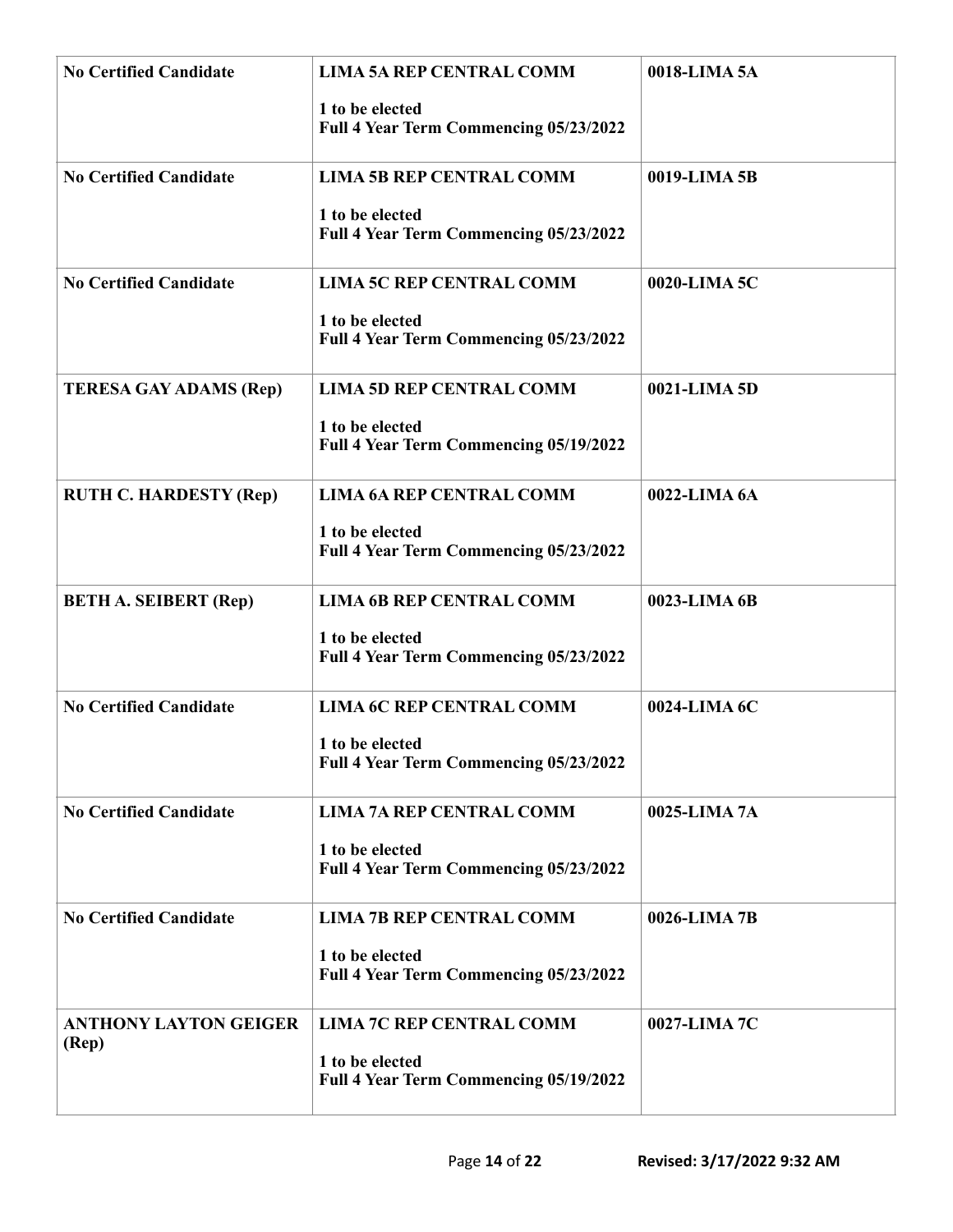| <b>BRAD J. CORE (Rep)</b>                                | <b>AMANDA E REP CENTRAL COMM</b><br>1 to be elected<br>Full 4 Year Term Commencing 05/19/2022   | 0028-AMAN E        |
|----------------------------------------------------------|-------------------------------------------------------------------------------------------------|--------------------|
| <b>DONALD E. WIECHART (Rep)</b>                          | <b>AMANDA N REP CENTRAL COMM</b><br>1 to be elected<br>Full 4 Year Term Commencing 05/21/2022   | 0029-AMAN N        |
| <b>No Certified Candidate</b>                            | <b>ELIDA A REP CENTRAL COMM</b><br>1 to be elected<br>Full 4 Year Term Commencing 05/19/2022    | 0030-ELID A        |
| <b>No Certified Candidate</b>                            | <b>ELIDA B REP CENTRAL COMM</b><br>1 to be elected<br>Full 4 Year Term Commencing 05/19/2022    | 0031-ELID B        |
| <b>LARRY K. VANDEMARK</b><br>(Rep)                       | <b>AMERICAN A REP CENTRAL COMM</b><br>1 to be elected<br>Full 4 Year Term Commencing 05/19/2022 | 0032-AMER A        |
| <b>No Certified Candidate</b>                            | <b>AMERICAN B REP CENTRAL COMM</b><br>1 to be elected<br>Full 4 Year Term Commencing 05/21/2022 | <b>0033-AMER B</b> |
| <b>HEATHER L. DAVIS (Rep)</b><br><b>TIM VERNIK (Rep)</b> | <b>AMERICAN C REP CENTRAL COMM</b><br>1 to be elected<br>Full 4 Year Term Commencing 05/19/2022 | 0034-AMER C        |
| PAUL V. SWICK, II (Rep)                                  | <b>AMERICAN D REP CENTRAL COMM</b><br>1 to be elected<br>Full 4 Year Term Commencing 05/21/2022 | 0035-AMER D        |
| <b>GREGORY A. SNEARY (Rep)</b>                           | <b>AMERICAN E REP CENTRAL COMM</b><br>1 to be elected<br>Full 4 Year Term Commencing 05/19/2022 | <b>0036-AMERE</b>  |
| <b>THOMAS A. SARNO (Rep)</b>                             | <b>AMERICAN F REP CENTRAL COMM</b><br>1 to be elected<br>Full 4 Year Term Commencing 05/23/2022 | <b>0037-AMER F</b> |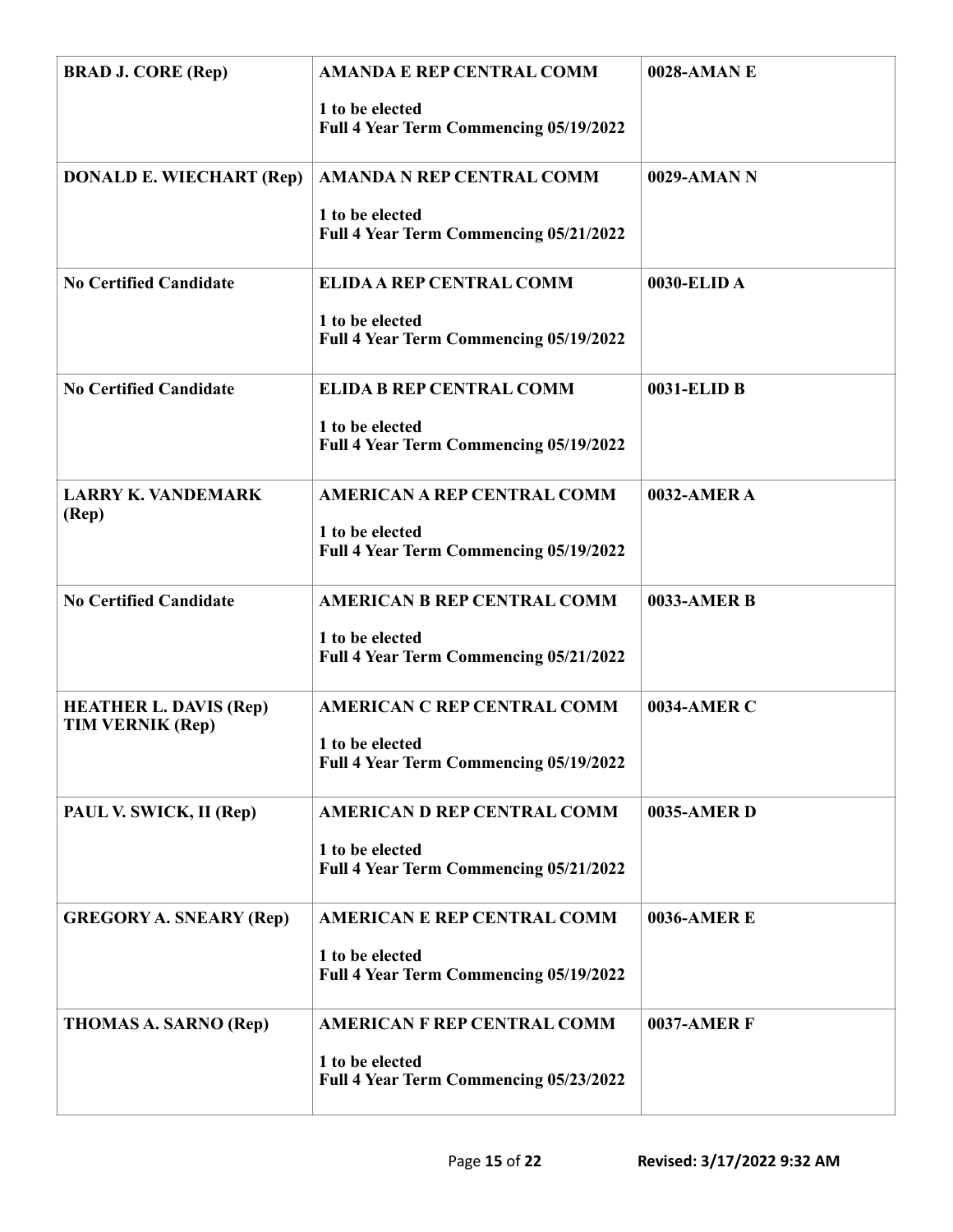| TIMOTHY J. PIPER (Rep)                        | <b>AMERICAN G REP CENTRAL COMM</b><br>2 to be elected<br>Full 4 Year Term Commencing 05/19/2022 | 0038-AMER G      |
|-----------------------------------------------|-------------------------------------------------------------------------------------------------|------------------|
| <b>DENNIS A. SCHWINNEN (Rep)</b>              | AMERICAN H REP CENTRAL COMM<br>1 to be elected<br>Full 4 Year Term Commencing 05/21/2022        | 0039-AMER H      |
| <b>THOMAS ALLAN AYERS</b><br>(Rep)            | <b>AMERICAN I REP CENTRAL COMM</b><br>1 to be elected<br>Full 4 Year Term Commencing 05/19/2022 | 0040-AMER I      |
| <b>ZACHARY JAMES</b><br><b>GERDEMAN</b> (Rep) | <b>AMERICAN J REP CENTRAL COMM</b><br>1 to be elected<br>Full 4 Year Term Commencing 05/19/2022 | 0041-AMER J      |
| <b>No Certified Candidate</b>                 | AMERICAN K REP CENTRAL COMM<br>1 to be elected<br>Full 4 Year Term Commencing 05/23/2022        | 0042-AMER K      |
| <b>No Certified Candidate</b>                 | <b>AMERICAN L REP CENTRAL COMM</b><br>1 to be elected<br>Full 4 Year Term Commencing 05/23/2022 | 0043-AMER L      |
| <b>No Certified Candidate</b>                 | <b>HARROD REP CENTRAL COMM</b><br>1 to be elected<br>Full 4 Year Term Commencing 05/23/2022     | <b>0044-HARR</b> |
| <b>BRIAN G. WINEGARDNER</b><br>(Rep)          | <b>AUGLAIZE A REP CENTRAL COMM</b><br>1 to be elected<br>Full 4 Year Term Commencing 05/19/2022 | 0045-AUGLA       |
| <b>No Certified Candidate</b>                 | <b>AUGLAIZE B REP CENTRAL COMM</b><br>1 to be elected<br>Full 4 Year Term Commencing 05/23/2022 | 0046-AUG B       |
| <b>No Certified Candidate</b>                 | <b>BATH A REP CENTRAL COMM</b><br>1 to be elected<br>Full 4 Year Term Commencing 05/23/2022     | 0047-BATH A      |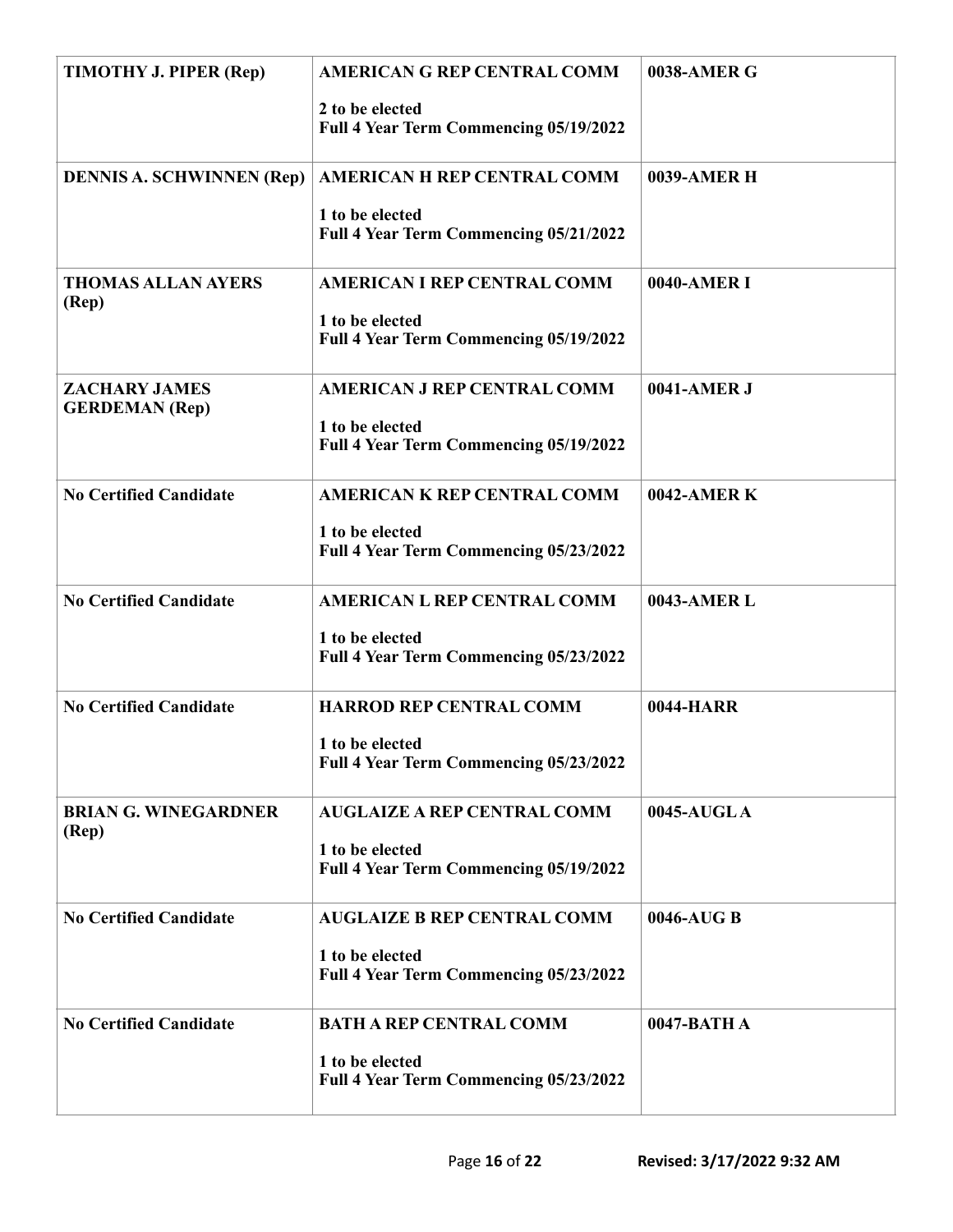| <b>JOSEPH A. PATTON (Rep)</b>            | <b>BATH B REP CENTRAL COMM</b><br>1 to be elected<br>Full 4 Year Term Commencing 05/19/2022    | 0048-BATH B |
|------------------------------------------|------------------------------------------------------------------------------------------------|-------------|
| <b>SHERRI K. BURNETT (Rep)</b>           | <b>BATH C REP CENTRAL COMM</b><br>1 to be elected<br>Full 4 Year Term Commencing 05/21/2022    | 0049-BATH C |
| <b>JAMES G. LINK (Rep)</b>               | <b>BATH D REP CENTRAL COMM</b><br>1 to be elected<br>Full 4 Year Term Commencing 05/19/2022    | 0050-BATH D |
| <b>No Certified Candidate</b>            | <b>BATH E REP CENTRAL COMM</b><br>1 to be elected<br>Full 4 Year Term Commencing 05/23/2022    | 0051-BATH E |
| <b>SAM DALE BASSITT (Rep)</b>            | <b>BATH F REP CENTRAL COMM</b><br>1 to be elected<br>Full 4 Year Term Commencing 05/19/2022    | 0052-BATH F |
| <b>MICHAEL D. MEEKS (Rep)</b>            | <b>BATH G REP CENTRAL COMM</b><br>1 to be elected<br>Full 4 Year Term Commencing 05/21/2022    | 0053-BATH G |
| <b>BERLIN RALPH CARROLL, II</b><br>(Rep) | <b>BATH H REP CENTRAL COMM</b><br>1 to be elected<br>Full 4 Year Term Commencing 05/19/2022    | 0054-BATH H |
| <b>NORMAN T. MILLER (Rep)</b>            | <b>BATH I REP CENTRAL COMM</b><br>1 to be elected<br>Full 4 Year Term Commencing 05/19/2022    | 0055-BATH I |
| <b>JEFFREY S. MCVICKER (Rep)</b>         | <b>LAFAYETTE REP CENTRAL COMM</b><br>1 to be elected<br>Full 4 Year Term Commencing 05/23/2022 | 0056-LAFA   |
| <b>RITA LOUISE HOLMAN (Rep)</b>          | <b>JACKSON A REP CENTRAL COMM</b><br>1 to be elected<br>Full 4 Year Term Commencing 05/19/2022 | 0057-JACKA  |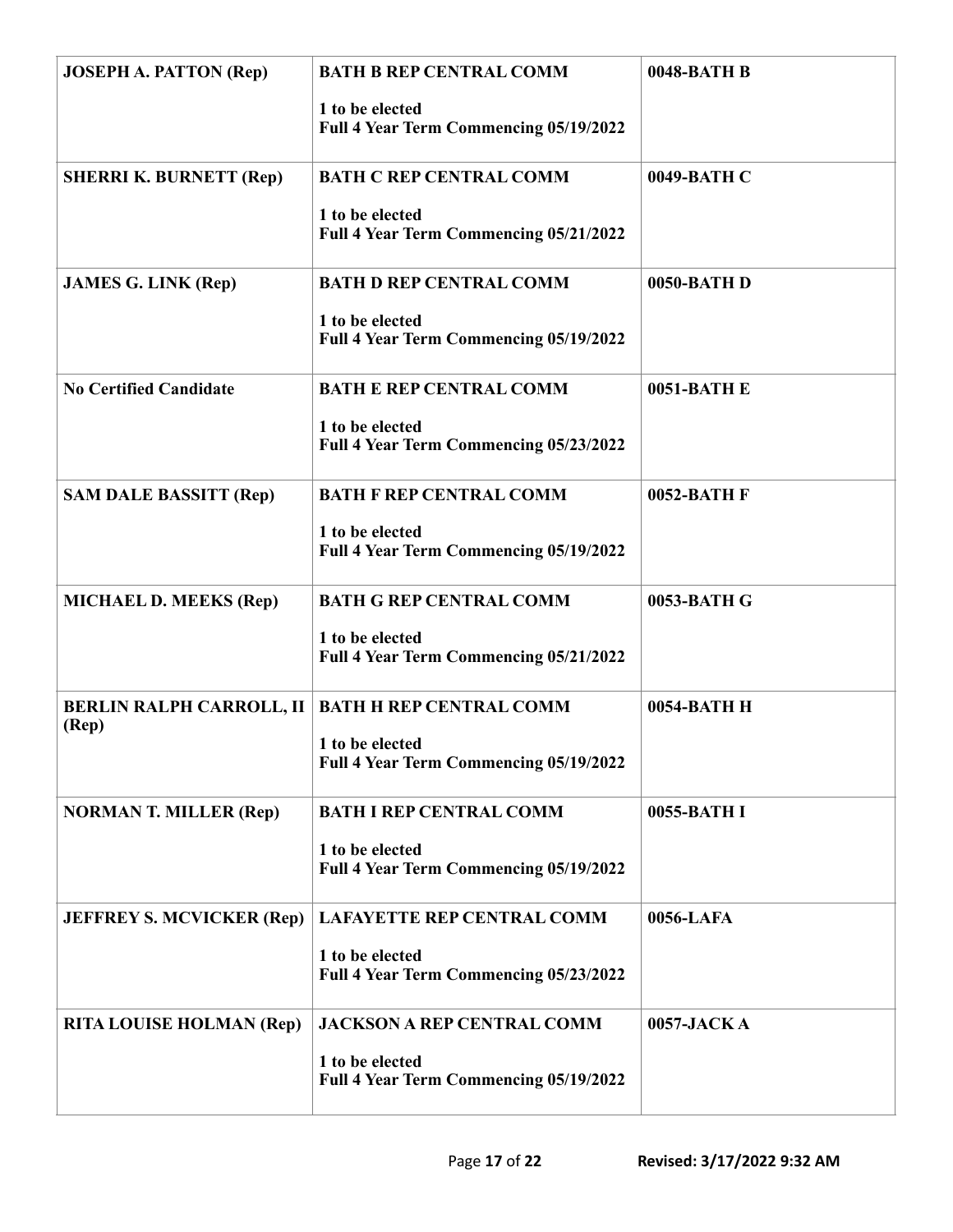| <b>KEVIN A. REESE (Rep)</b>   | <b>JACKSON B REP CENTRAL COMM</b><br>1 to be elected<br>Full 4 Year Term Commencing 05/19/2022 | 0058-JACK B |
|-------------------------------|------------------------------------------------------------------------------------------------|-------------|
| <b>DOUGLAS J. DITTO (Rep)</b> | <b>MARION A REP CENTRAL COMM</b><br>1 to be elected<br>Full 4 Year Term Commencing 05/19/2022  | 0059-MARIA  |
| <b>CARL S. WEHRI (Rep)</b>    | <b>MARION B REP CENTRAL COMM</b><br>1 to be elected<br>Full 4 Year Term Commencing 05/19/2022  | 0060-MARI B |
| <b>No Certified Candidate</b> | <b>CAIRO REP CENTRAL COMM</b><br>1 to be elected<br>Full 4 Year Term Commencing 05/23/2022     | 0061-CAIRO  |
| <b>No Certified Candidate</b> | MONROE E REP CENTRAL COMM<br>1 to be elected<br>Full 4 Year Term Commencing 05/19/2022         | 0062-MONR E |
| <b>BRYAN L. BEST (Rep)</b>    | <b>MONROE W REP CENTRAL COMM</b><br>1 to be elected<br>Full 4 Year Term Commencing 05/23/2022  | 0063-MONR W |
| <b>No Certified Candidate</b> | PERRY A REP CENTRAL COMM<br>1 to be elected<br>Full 4 Year Term Commencing 05/23/2022          | 0064-PERR A |
| <b>No Certified Candidate</b> | PERRY B REP CENTRAL COMM<br>1 to be elected<br>Full 4 Year Term Commencing 05/23/2022          | 0065-PERR B |
| <b>No Certified Candidate</b> | PERRY C REP CENTRAL COMM<br>1 to be elected<br>Full 4 Year Term Commencing 05/19/2022          | 0066-PERR C |
| PAMELA S. LEPINE (Rep)        | <b>BEAVERDAM REP CENTRAL COMM</b><br>1 to be elected<br>Full 4 Year Term Commencing 05/19/2022 | 0067-BEAV   |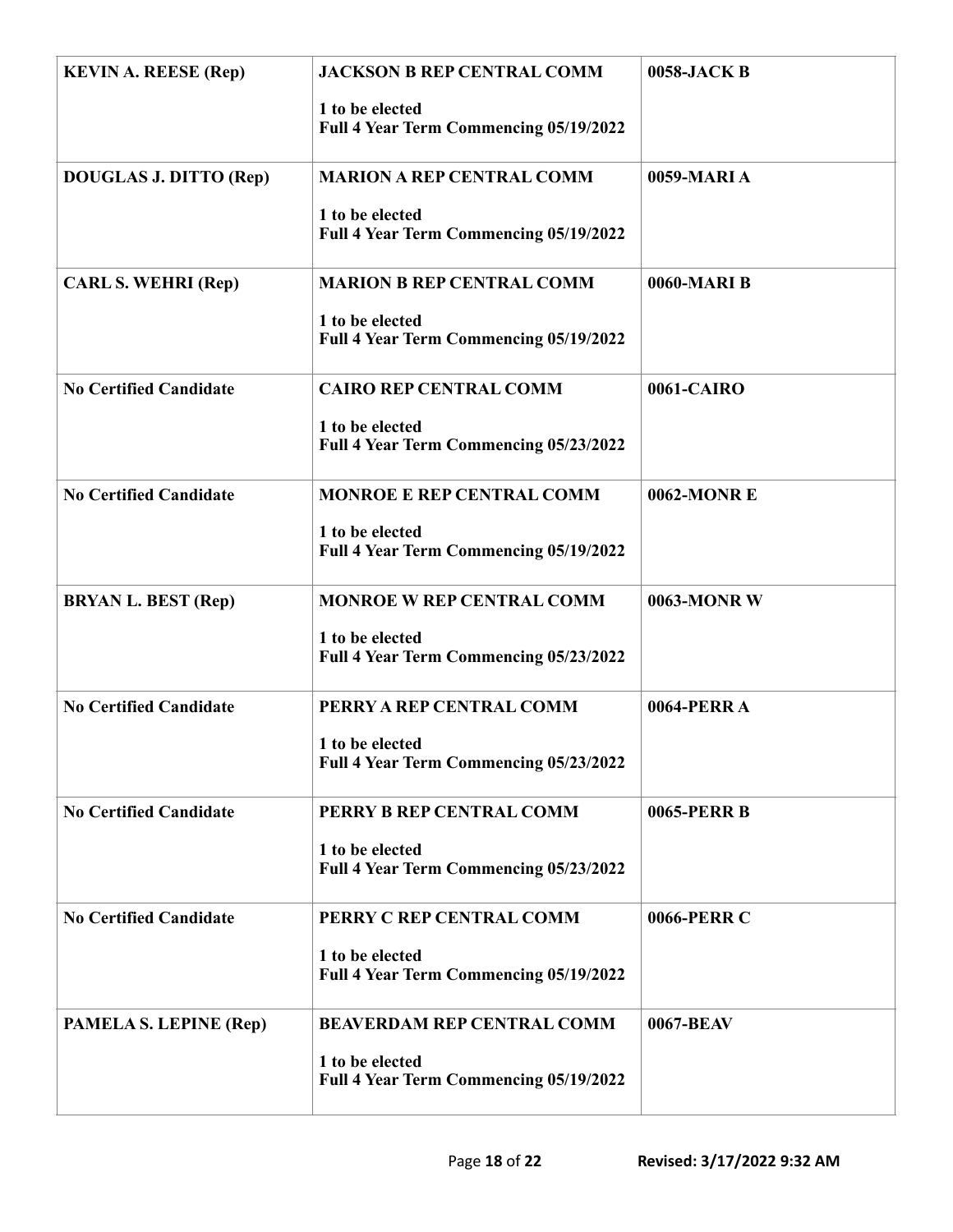| <b>BRION E. RHODES (Rep)</b>                             | <b>BLUFFTON A REP CENTRAL COMM</b><br>1 to be elected     | 0068-BLUFFA  |
|----------------------------------------------------------|-----------------------------------------------------------|--------------|
|                                                          | Full 4 Year Term Commencing 05/19/2022                    |              |
| <b>No Certified Candidate</b>                            | <b>BLUFFTON B REP CENTRAL COMM</b>                        | 0069-BLUFF B |
|                                                          | 1 to be elected<br>Full 4 Year Term Commencing 05/23/2022 |              |
| <b>No Certified Candidate</b>                            | <b>BLUFFTON C REP CENTRAL COMM</b>                        | 0070-BLUFF C |
|                                                          | 1 to be elected<br>Full 4 Year Term Commencing 05/23/2022 |              |
| <b>No Certified Candidate</b>                            | <b>RICHLAND A REP CENTRAL COM</b>                         | 0071-RICH A  |
|                                                          | 1 to be elected<br>Full 4 Year Term Commencing 05/23/2022 |              |
| <b>No Certified Candidate</b>                            | RICHLAND B REP CENTRAL COMM                               | 0072-RICH B  |
|                                                          | 1 to be elected<br>Full 4 Year Term Commencing 05/23/2022 |              |
| <b>KAREN BRENNER (Rep)</b><br><b>MONICA DEIFENDEIFER</b> | <b>SHAWNEE A REP CENTRAL COMM</b>                         | 0073-SHAW A  |
| (Rep)                                                    | 1 to be elected<br>Full 4 Year Term Commencing 05/19/2022 |              |
| STEPHEN M. KAYATIN (Rep)                                 | <b>SHAWNEE B REP CENTRAL COMM</b>                         | 0074-SHAW B  |
|                                                          | 1 to be elected<br>Full 4 Year Term Commencing 05/23/2022 |              |
| PHILLIP CARSON SELLATI<br>(Rep)                          | <b>SHAWNEE C REP CENTRAL COMM</b>                         | 0075-SHAW C  |
|                                                          | 1 to be elected<br>Full 4 Year Term Commencing 05/19/2022 |              |
| <b>MONA L. WILLAMOWSKI</b><br>(Rep)                      | <b>SHAWNEE D REP CENTRAL COMM</b>                         | 0076-SHAW D  |
|                                                          | 1 to be elected<br>Full 4 Year Term Commencing 05/19/2022 |              |
| <b>WILLIAM WALTER SEILING</b><br>(Rep)                   | <b>SHAWNEE E REP CENTRAL COMM</b>                         | 0077-SHAW E  |
|                                                          | 1 to be elected<br>Full 4 Year Term Commencing 05/19/2022 |              |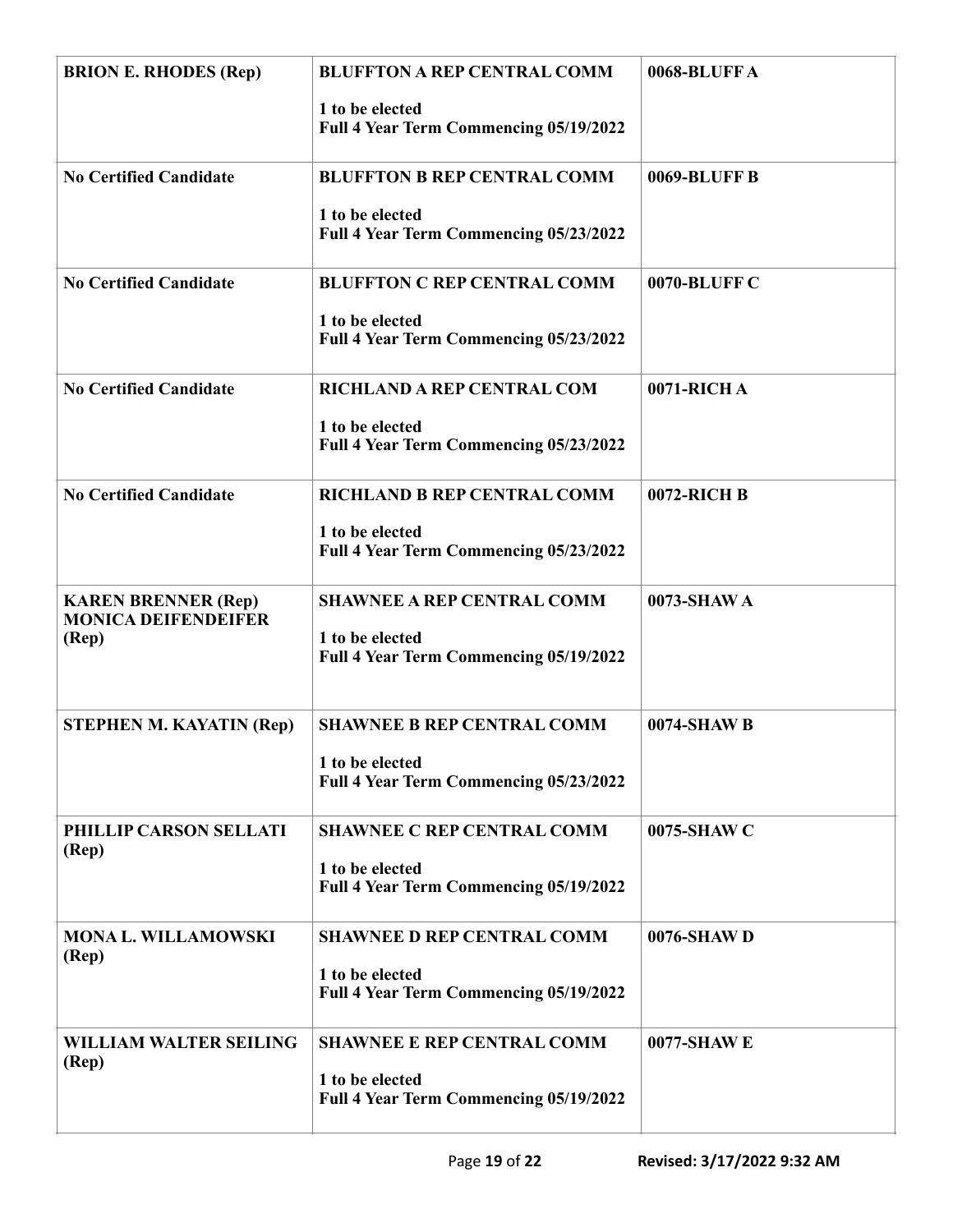| PATRICK A. OCONNOR (Rep)                       | <b>SHAWNEE F REP CENTRAL COMM</b><br>1 to be elected<br>Full 4 Year Term Commencing 05/19/2022                | 0078-SHAW F |
|------------------------------------------------|---------------------------------------------------------------------------------------------------------------|-------------|
| <b>CORY ALAN NOONAN (Rep)</b>                  | <b>SHAWNEE G REP CENTRAL COMM</b><br>1 to be elected<br>Full 4 Year Term Commencing 05/19/2022                | 0079-SHAW G |
| <b>NANCY ARLENE BRIGGS</b><br>(Rep)            | <b>SHAWNEE H REP CENTRAL COMM</b><br>1 to be elected<br>Full 4 Year Term Commencing 05/19/2022                | 0080-SHAW H |
| <b>LYNN M. VERNIK (Rep)</b>                    | <b>SHAWNEE I REP CENTRAL COMM</b><br>1 to be elected<br>Full 4 Year Term Commencing 05/19/2022                | 0081-SHAW I |
| <b>DESTINY RAE CALDWELL</b><br>(Rep)           | <b>SHAWNEE J REP CENTRAL COMM</b><br>1 to be elected<br>Full 4 Year Term Commencing 05/19/2022                | 0082-SHAW J |
| <b>JACK L. SOMERVILLE (Rep)</b>                | <b>SHAWNEE K REP CENTRAL COMM</b><br>1 to be elected<br>Full 4 Year Term Commencing 05/19/2022                | 0083-SHAW K |
| <b>KAIA L. WALDICK (Rep)</b>                   | <b>SHAWNEE L REP CENTRAL COMM</b><br>1 to be elected<br>Full 4 Year Term Commencing 05/21/2022                | 0084-SHAW L |
| <b>MICHELE IRENE FOSTER</b><br>(Rep)           | <b>SPENCERVILLE A REP CENTRAL</b><br><b>COMM</b><br>1 to be elected<br>Full 4 Year Term Commencing 05/21/2022 | 0085-SPVL A |
| <b>CHRISTOPHER C.</b><br><b>HARDESTY (Rep)</b> | <b>SPENCERVILLE B REP CENTRAL</b><br><b>COMM</b><br>1 to be elected<br>Full 4 Year Term Commencing 05/19/2022 | 0086-SPVL B |
| <b>No Certified Candidate</b>                  | <b>SPENCER A REP CENTRAL COMM</b><br>1 to be elected<br>Full 4 Year Term Commencing 05/23/2022                | 0087-SPEN A |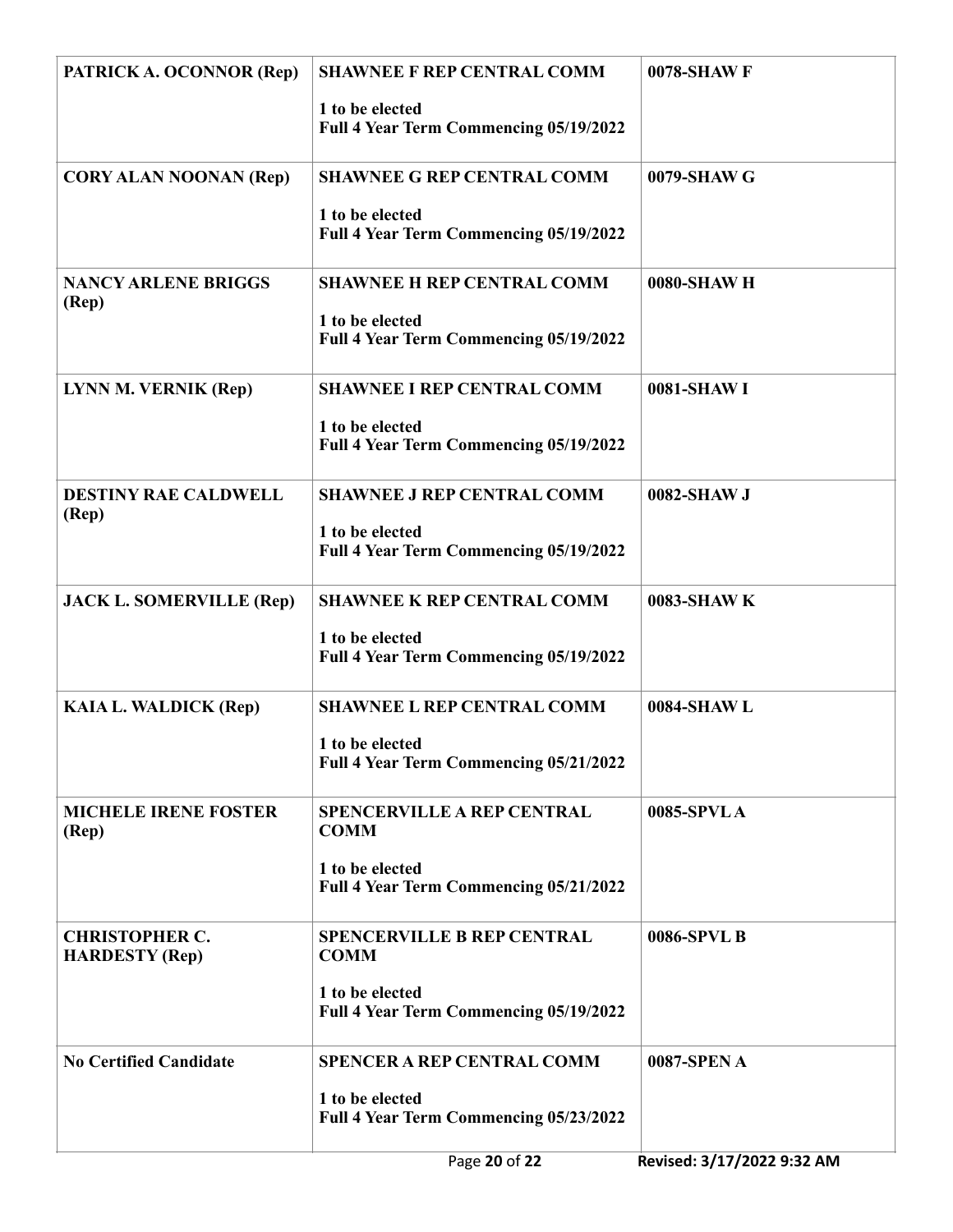| TOD A. BAILEY (Rep) | <b>SUGAR CREEK REP CENTRAL COMM</b>                              | 0088-SUG CRK |
|---------------------|------------------------------------------------------------------|--------------|
|                     | 1 to be elected<br><b>Full 4 Year Term Commencing 05/21/2022</b> |              |

| <b>All Issues</b>                                                                                                             |                                                                                                                                                                                                                       |                                                                                                                           |
|-------------------------------------------------------------------------------------------------------------------------------|-----------------------------------------------------------------------------------------------------------------------------------------------------------------------------------------------------------------------|---------------------------------------------------------------------------------------------------------------------------|
| <b>Entity, Overlaps</b>                                                                                                       | <b>Issue Number, Description</b>                                                                                                                                                                                      | <b>Precincts</b>                                                                                                          |
| <b>VILLAGE OF ELIDA</b>                                                                                                       | PROPOSED RESOLUTION - NATURAL<br><b>GAS AGGREGATION</b>                                                                                                                                                               | 0030/1-ELID A, 0031/1-ELID B                                                                                              |
| <b>SUGAR CREEK TOWNSHIP</b>                                                                                                   | <b>PROPERTY TAX (RENEWAL - 2 mills, 5</b><br>YEARS, COMMENCING 2022, FIRST<br><b>DUE 2023)</b><br><b>CURRENT EXPENSES</b>                                                                                             | 0088/1-SUG CRK                                                                                                            |
| <b>BLUFFTON EXEMPTED</b><br><b>VILLAGE SCHOOL</b><br><b>DISTRICT</b><br><b>Overlaps: ALLEN AND</b><br><b>HANCOCK COUNTIES</b> | <b>INCOME TAX (RENEWAL - 0.5%, 3)</b><br>YEARS, COMMENCING 1/1/2023)<br>permanent improvements                                                                                                                        | 0062/1-MONR E, 0067/1-BEAV,<br>0068/1-BLUFF A, 0069/1-<br><b>BLUFF B, 0070/1-BLUFF C,</b><br>0071/1-RICH A, 0072/1-RICH B |
| <b>DELPHOS CITY SCHOOL</b><br><b>DISTRICT</b><br><b>Overlaps: ALLEN AND VAN</b><br><b>WERT COUNTIES</b>                       | <b>PROPERTY TAX (RENEWAL - 5.5 mills,</b><br>5 YEARS, COMMENCING 2022, FIRST<br><b>DUE 2023)</b><br><b>CURRENT EXPENSES</b>                                                                                           | 0001/1-DELP 1A, 0002/1-DELP<br>1B, 0003/1-DELP 2A, 0004/1-<br>DELP 2B, 0059/2-MARI A,<br>0060/1-MARI B, 0087/2-SPEN A     |
| <b>BLUFFTON B</b>                                                                                                             | <b>LOCAL OPTION</b><br>(SALE OF BEER, WINE AND MIXED<br><b>BEVERAGES, AND SPIRITUOUS</b><br>LIQUOR)<br>1861 WINE LOUNGE, L.L.C., dba<br><b>1861 WINE LOUNGE</b><br><b>115 N. MAIN ST</b><br><b>BLUFFTON, OH 45817</b> | 0069 - All Splits                                                                                                         |